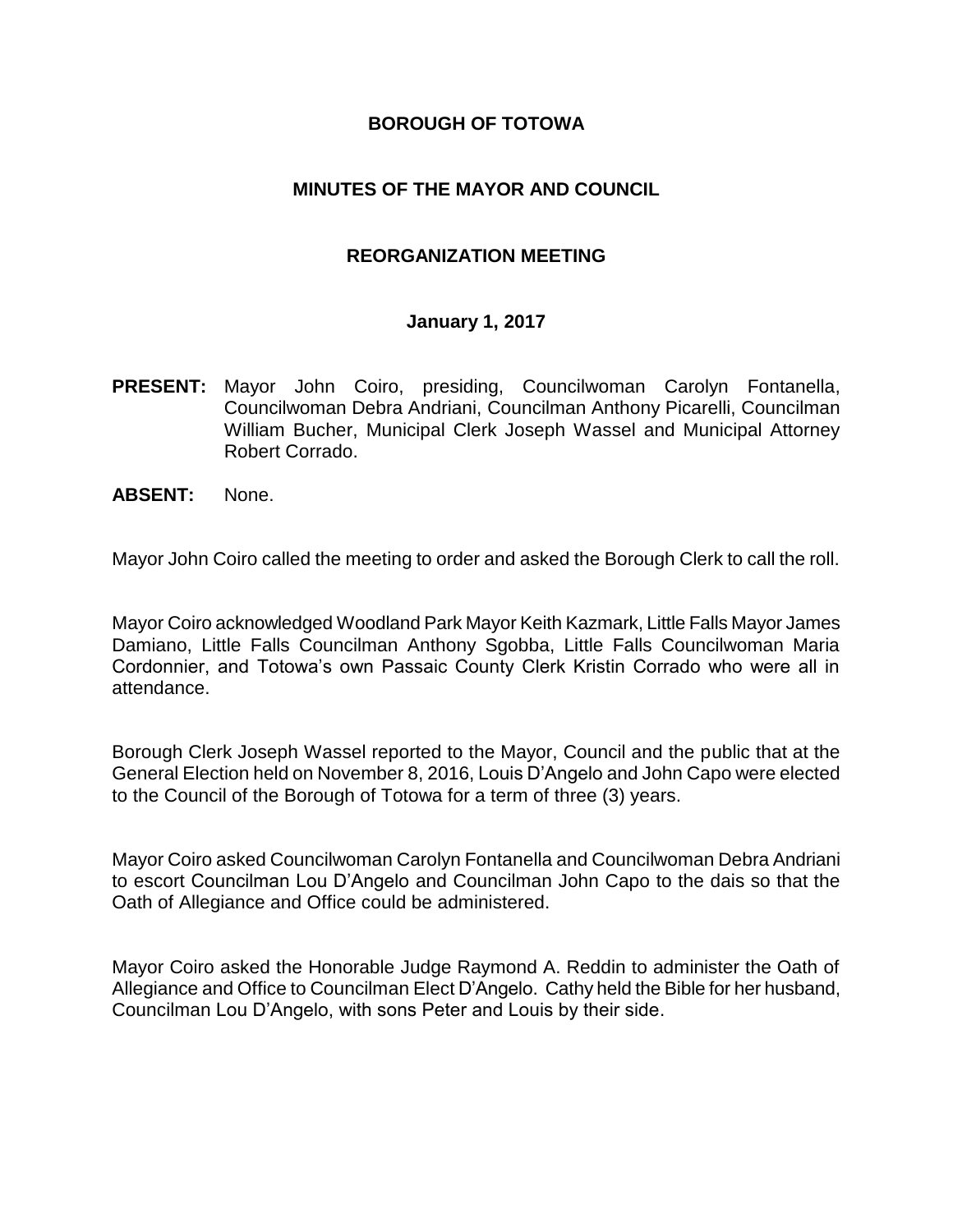Mayor Coiro asked the Honorable Passaic County Clerk Kristin M. Corrado to administer the Oath of Allegiance and Office to Councilman Elect Capo. Alexandra and Samantha held the Bible for their father, Councilman John Capo, with mom Catherine and dad John by their side.

Badges symbolic to the Office of Council were presented to Councilman D'Angelo and Councilman Capo by Mayor Coiro.

Councilman D'Angelo thanked Chairman Peter Murphy, thanked Mayor Coiro for his guidance and the Council for their support, then thanked his wife, family and everyone for coming out today.

Councilman Capo wished everyone a Happy New Year and thanked them for coming out, then made a special acknowledgment to his mom and dad. Thanked Chairman Peter Murphy and Mayor Coiro and said that he was honored to see his name on the signs that he has seen around town for so many years and that he is humbled that he was elected as a Councilman and is looking forward to working with the Council.

Mayor Coiro congratulated Councilman D'Angelo and Councilman Capo and welcomed them to the 2017 Borough Council. The rest of the Council, the Borough Clerk and Borough Attorney also offered congratulations.

Mayor Coiro welcomed the guests and citizens to the annual Reorganization Meeting of the Mayor and Council.

Mayor Coiro announced that the Reorganization Meeting of the 2017 Borough Council was now in session.

Mayor Coiro asked the Borough Clerk to call the roll of the 2017 Borough Council.

**PRESENT:** Mayor John Coiro, presiding, Councilman Lou D'Angelo, Councilwoman Carolyn Fontanella, Councilwoman Debra Andriani, Councilman Anthony Picarelli, Councilman William Bucher and Councilman John Capo.

**ABSENT:** None.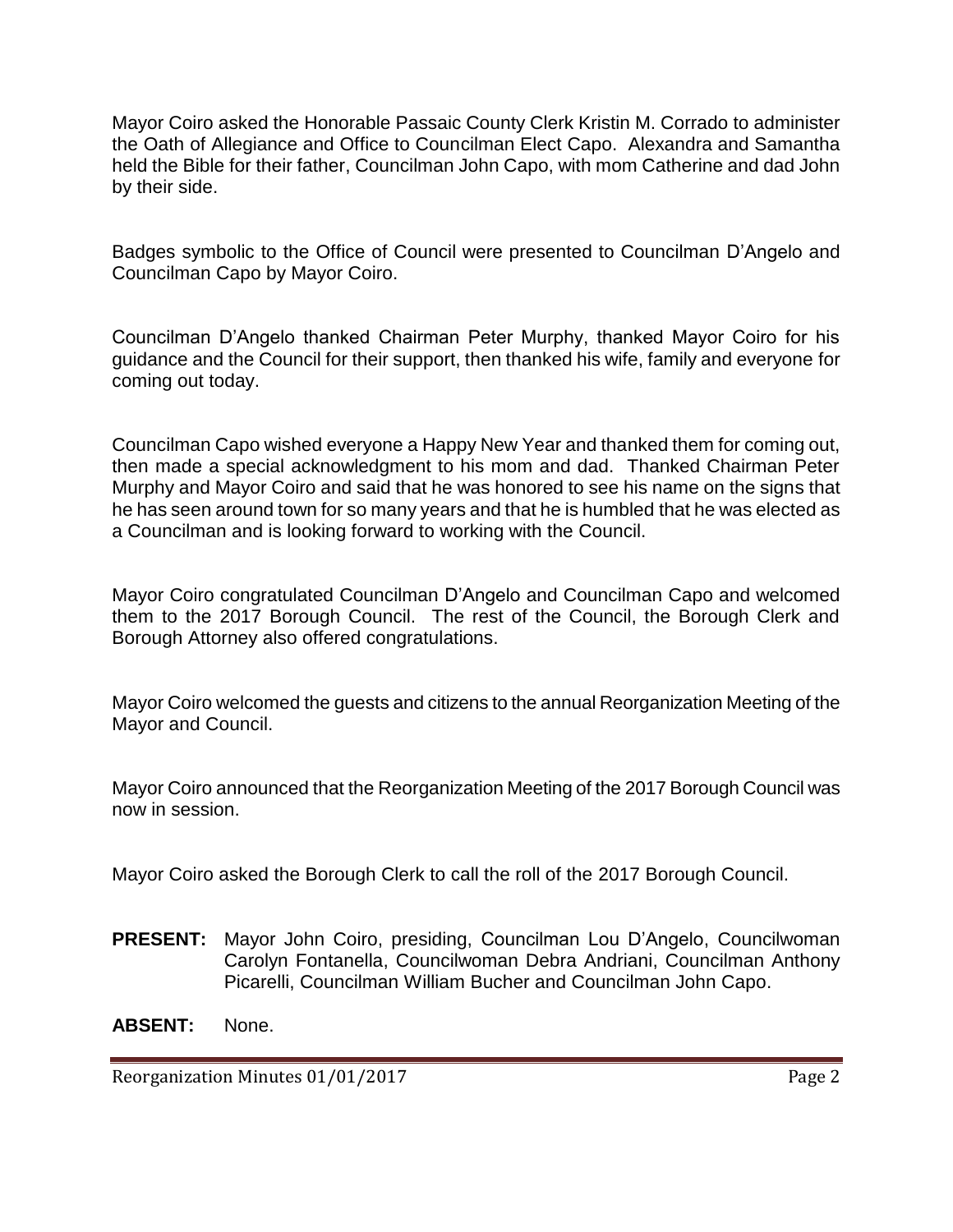Mayor Coiro asked Seminarian Nestor Martinez to give the invocation.

Mayor Coiro asked the public to join the Mayor and Council in the Pledge of Allegiance to the Flag.

The Statement of the Meeting as required by New Jersey Statutes was read by the Borough Clerk:

This meeting of the Mayor and Council held on this First Day of January, 2017, is being held in accordance with the Annual Notice of the Schedule of Meetings as required by Chapter 231, P.L. 1975 of the State of New Jersey, as amended. The agenda for this meeting has been prepared and distributed to the Mayor and Council and a copy has been on file in the Office of the Borough Clerk.

Mayor Coiro called for the election of Council President for the 2017 Borough Council.

Councilwoman Fontanella nominated Councilman Lou D'Angelo for the position of Council President for the year 2017, seconded by Councilwoman Andriani.

There being no further nominations, there was a motion by Councilwoman Fontanella, seconded by Councilwoman Andriani that Councilman D'Angelo be elected as Council President for the year 2017. On roll call vote, all members of the Council present voted in the affirmative. Councilman D'Angelo abstained from the voting.

Mayor Coiro announced that Councilman Lou D'Angelo has been elected as Council President of the Borough of Totowa for the year 2017.

Mayor Coiro announced that Councilman Picarelli will present the following resolutions to the Governing Body for their consideration and adoption.

# RESOLUTION NO. 01-2017

BE IT RESOLVED, by the Mayor and Council of the Borough of Totowa, that the By-Laws of the Borough Council, dated January 1, 1977 and amended January 1, 2017 are hereby adopted by the Mayor and Council of the Borough of Totowa for the Year 2017; and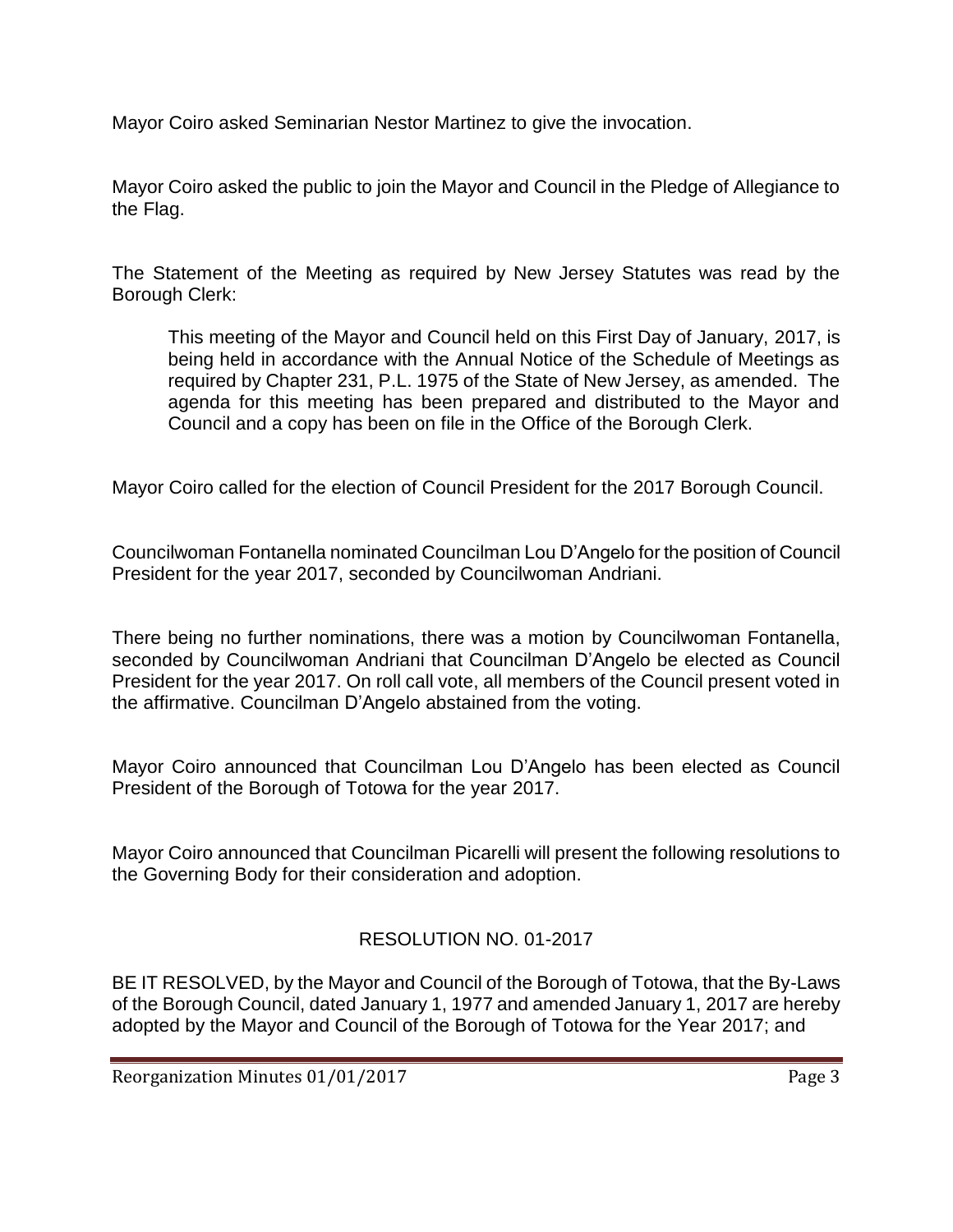BE IT FURTHER RESOLVED, that all proceedings of the Council not controlled by the provisions of these By-Laws shall be regulated by Robert's Rules of Order.

# RESOLUTION NO. 02-2017

WHEREAS, in accordance with the Open Public Meetings Act of the Public Laws of 1975, Chapter 231, the Mayor and Council of the Borough of Totowa must set forth in annual notice a schedule of its meetings for the Year 2017.

NOW, THEREFORE, BE IT RESOLVED, by the Mayor and Council of the Borough of Totowa, that this Council shall meet during the Year 2017 for its regular meetings, in the Council Chamber on the second floor in the Municipal Building, Totowa Road at Cherba Place, at 8:00 p.m., in accordance with the following schedule:

| January 10 & 24  | July 11 & 25                                          |
|------------------|-------------------------------------------------------|
| February 14 & 28 | <b>August 8 &amp; 22</b>                              |
| March 14 & 28    | September 12 & 26                                     |
| April 11 & 25    | October 10 & 24                                       |
| May 9 & 23       | November 14 & 28                                      |
| June 13 & 27     | December 12                                           |
|                  | Reorganization Meeting: January 1, 2018 at 12:00 p.m. |

BE IT FURTHER RESOLVED, that a copy of this annual notice be filed in the Office of the Municipal Clerk, that it be posted on the bulletin board in the Municipal Building and be transmitted to The Herald News, The Record and The Passaic Valley Today Paper.

# RESOLUTION NO. 03-2017

WHEREAS, P.L. 1983, Chapter 8, Local Fiscal Affairs Law, N.J.S.A. 40A:5-2, has been amended to require that each municipality designate a Cash Management Plan for the deposit of each local unit's monies.

NOW, THEREFORE, BE IT RESOLVED, that the following Cash Management Plan of the Borough of Totowa be and is hereby adopted.

### A. DESIGNATION OF OFFICIAL DEPOSITORIES:

The following financial institutions are designated official depositories:

1. HIGHLANDS STATE BANK J.P. MORGAN CHASE BANK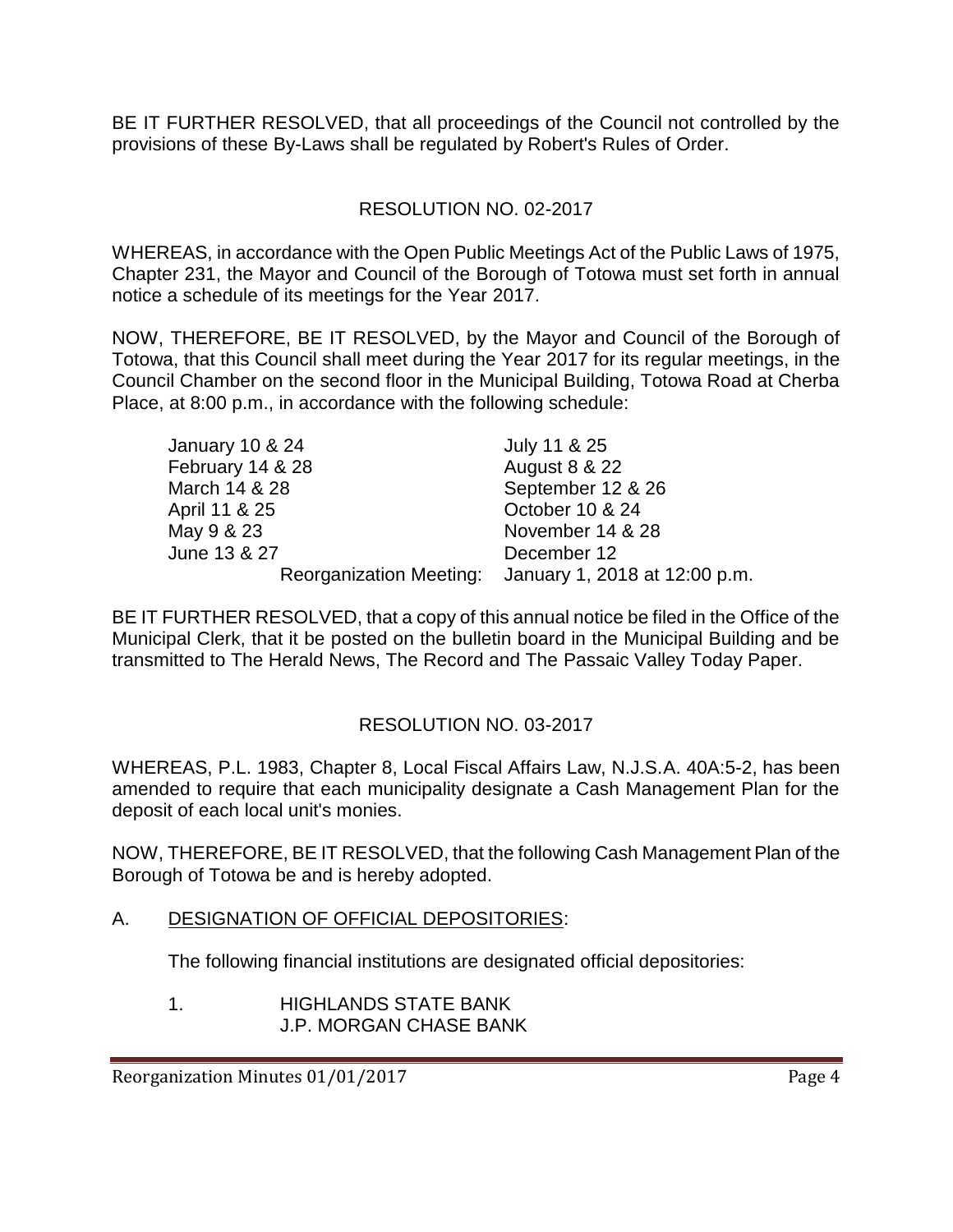TD BANK, NA VALLEY NATIONAL BANK WELLS FARGO

- 2. Designated official depositories are required to submit to the Chief Financial Officer of the Borough of Totowa a copy of the State of New Jersey, Department of Banking, Governmental Unit Deposit Protection Act Notification of eligibility, which must be filed semiannually in the Department of Banking as of June 30th and December 31st of each year. Said Notices must be available for annual audit.
- 3. Designated official depositories are required to submit to the Chief Financial Officer a copy of institution's "Annual Report" on an annual basis.

### B. DEPOSIT OF FUNDS:

All funds shall be deposited within Forty-Eight (48) hours of receipt in accordance with State statute.

- 1. Opening funds shall be deposited into interest bearing accounts to maximize interest earnings.
- 2. Capital and Debt service funds may be deposited into interest bearing accounts. Non-interest bearing accounts shall be regularly monitored for the availability of funds for investment.
- 3. Trust funds may be deposited into interest bearing accounts in accordance with the State statutes regulating the deposit of developer's escrow deposits. Non-interest bearing accounts should be regularly monitored for availability of funds for investment except where either State or Federal laws prohibit the earning of interest on such funds.
- 4. Payroll and agency remittance funds shall be maintained in regular checking accounts, only insofar as they serve to compensate the bank for payroll data processing services.

# C. DEFINITION OF ALLOWABLE INVESTMENT INSTRUMENTS:

The Borough may permit deposits and investments in such depositories as permitted in Section 4 of P.L. 1970, Chapter 236 (C.17:9-44) and other instruments specified below: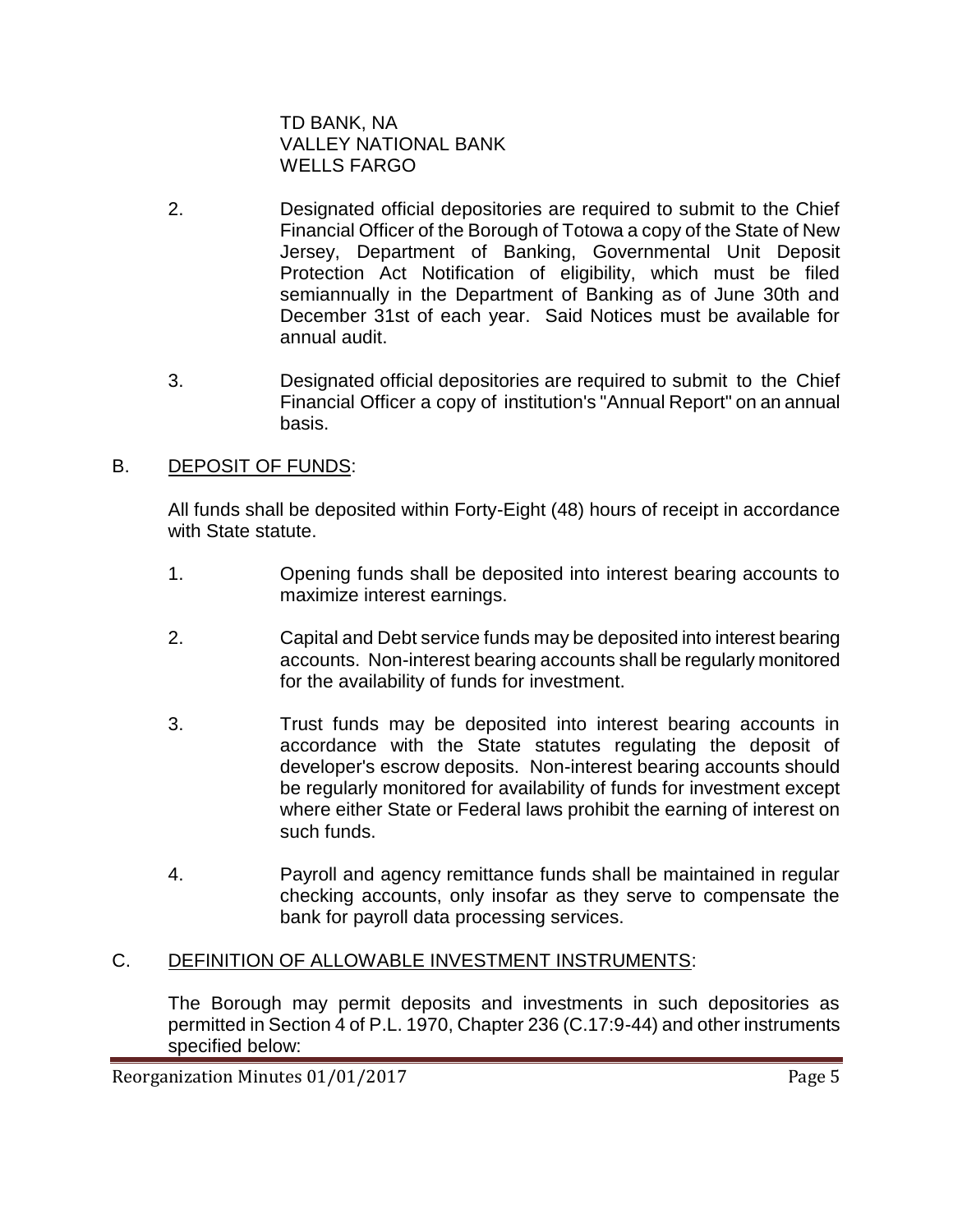- 1. United States Treasury Bills (T-Bills)
- 2. Borough of Totowa Bonds or Notes
- 3. Commercial Bank Deposits and Certificates of Deposit (CD's)
- 4. Repurchase Agreements (Repo's)
- 5. Investments in Savings and Loan Association
- 6. United States Government Agency and Instrumentality Obligations
- 7. State of New Jersey Cash Management Fund
- 8. School District Obligations

### D. DEFINITION OF ACCEPTABLE COLLATERAL AND PROTECTION OF BOROUGH ASSETS:

- 1. All designated depositories must conform to all applicable State statutes concerning depositories of Public Funds.
- 2. All depositories shall obtain the highest amount possible F.D.I.C. and/or F.S.L.I.C. coverage of all Borough Assets (Demand and Certificate of Deposit).
- 3. Collateral will be required for all deposits and investments of the Borough, except for those in the State Cash Management Fund, collateral must have a market value of not less than 100 percent of all deposits and investments.
- 4. For pledges by depositories on Borough Funds, the following securities will be considered acceptable for pledges:
	- a. Any security backed by the U.S. Government.
	- b. Any direct obligation of any taxing authority within the Borough of Totowa.
	- c. Real Estate Mortgage Loans for Real Estate property located within the Totowa market area. Pledges of Real Estate Mortgage Loans shall be maintained at a market value of 115 percent of deposits.
	- d. All pledges of collateral must be indicated on an advice copy of the investment instrument which shall be forwarded to the Chief Financial Officer or Treasurer.

#### E. COMPENSATING BALANCE AGREEMENTS:

Where compensating balances are used to offset bank expenses, an agreement between the bank and the Borough shall be executed, specifying the charge for each service. Said agreement shall be reviewed annually.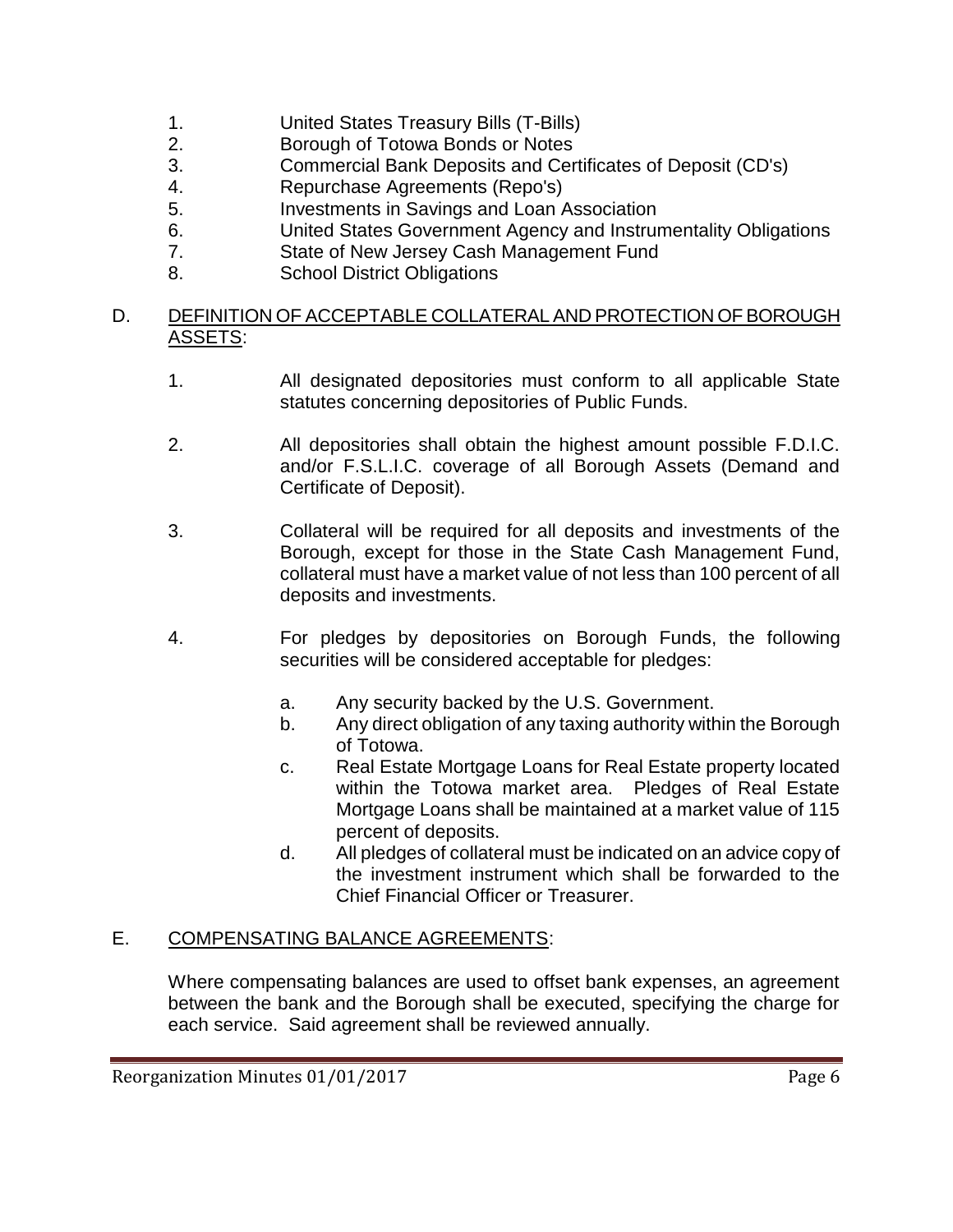### F. REPORTING PROCEDURES:

The Chief Financial Officer shall prepare for the Mayor and Council of the Borough of Totowa the following investment reports:

- 1. MONTHLY REPORTING: A detailed listing of all investments purchased in the prior month, specifying the amount, interest percent per annum, number of days, period of investment and maturity date, interest amount at maturity and financial institutions with which investment is placed. This report shall be broken down by fund.
- 2. QUARTERLY REPORTING: A detailed summary analysis of all investments by fund, specifying the quarterly interest rate earned, quarterly interest earned on NOW and Savings Accounts and Year-To-Date total interest earnings.
- 3. The Treasurer shall prepare a schedule of outstanding investments for the independent auditors as of December 31st of each year and at other such times as required by the auditors.
- 4. The Treasurer shall also periodically provide analysis of average daily balances in interest bearing checking accounts vs. other investment vehicle potential.
- 5. All such reports may include a comparison of current investment income vs. forecast, prior year or market conditions.

# G. DIVERSIFICATION REQUIREMENTS:

The Chief Financial Officer and Treasurer shall closely examine investments to guard against the effects of a financial institution going into default. This may be accomplished through the practice of spreading the investments around in various designated official depositories.

# H. MAXIMUM MATURITY POLICY:

Investments shall be limited to a maturity not to exceed one year on all operating funds unless a longer maturity is permitted within the provision of regulation promulgated by either the Federal or State Governments.

# I. **INVESTMENT PROCEDURES:**

Bids for Certificates of Deposit and Repurchase Agreements will be solicited of at least three (3) designated depositories only if the amount is \$100,000 or greater.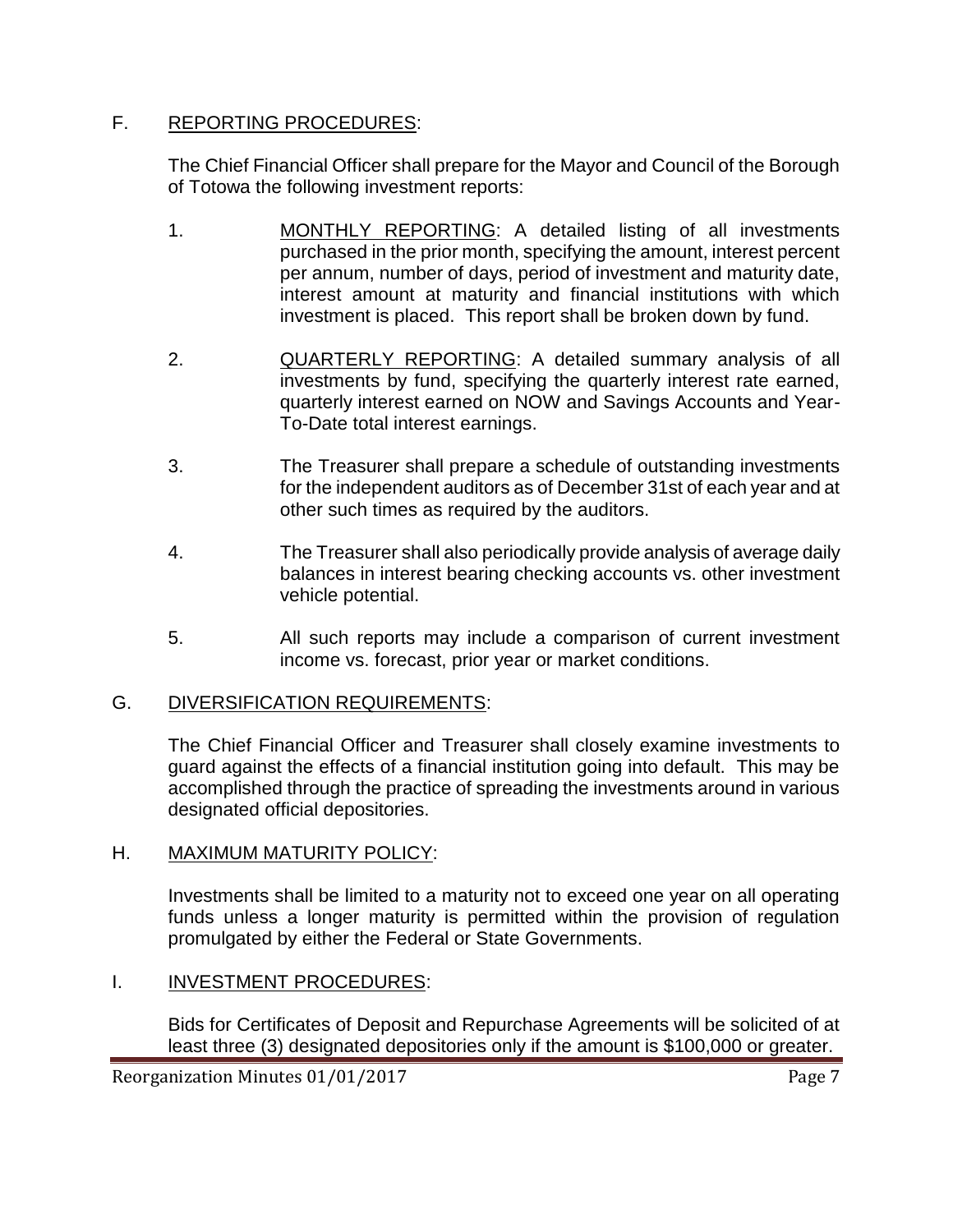Telephone bids will be solicited of designated depositories by the Chief Financial Officer or Treasurer or designated staff member.

The depository shall specify the principal amount of the investment bid on, interest rate and number of days used to calculate the interest to be paid upon maturity.

Interest paid shall be from the date the bid was awarded to the date of maturity.

All bidders may request the results of the bid after the bid is formally awarded.

A check or wire transfer of funds will be made available to the winning bidder on the same business day the bid is awarded.

Each quotation shall be documented to record the date and time of quote, the parties in the discussion, the instrument(s), maturities and rates. A bid form of the Borough may be used.

### J. RETURN ON INVESTMENT:

Where the return on a proposed investment does not exceed the cost of making said investment by a minimum amount the Chief Financial Officer and/or Treasurer will not make the investment. The Chief Financial Officer and/or Treasurer shall have the discretion to award an investment to the bank wherein the funds reside, should that bank's quoted rate be less than other quoted rates received in the event that the differential in interest rates is less than 25 basis points, and providing that the term of the investment is less than fifteen (15) days.

# K. CONTROLS:

When possible, the internal controls should provide for a separation of the investment placement functions and the accounting activity. Controls must be designed for telephone orders, wire transfers and securities safekeeping. Only specifically designated personnel shall be allowed to conduct this part of the transactions, and all activity should be subject to immediate written confirmation by the designated depository. The Treasurer shall review each day's activity.

### L. BONDING:

The following officials shall be covered by surety bonds; said surety bonds to be examined by the independent auditor to insure their proper execution:

> **Collector** Municipal Court Administrator Deputy Municipal Court Administrator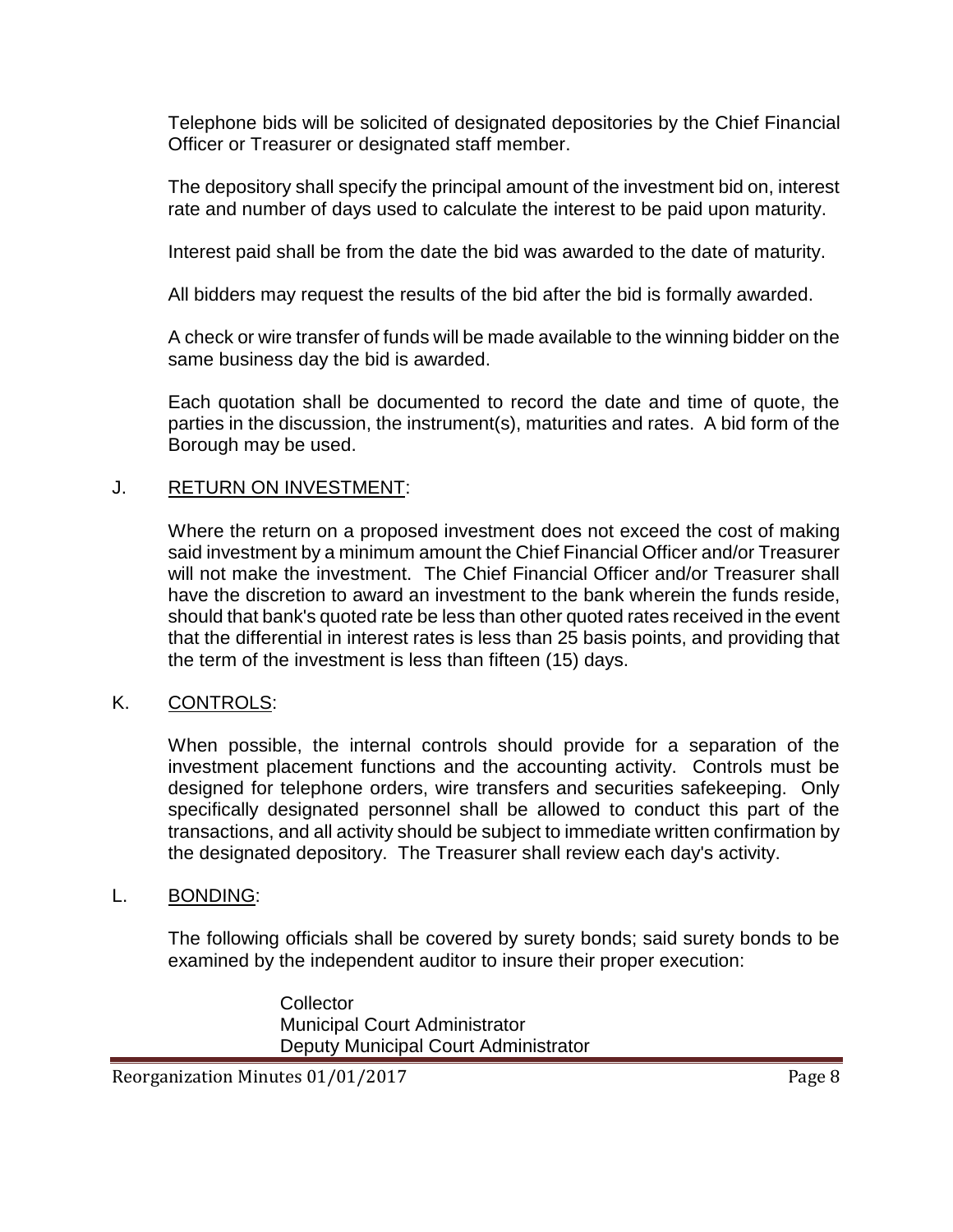### Municipal Court Judge

Staff members of the Department of Finance not covered by separate surety bonds shall be covered by a Public Employee's Faithful Performance Bond in the minimum amount of \$50,000.00.

M. COMPLIANCE:

The Cash Management Plan of the Borough of Totowa shall be subject to the annual audit conducted pursuant to N.J.S. 40A:5-4.

- N. The official charged with the custody of the monies of the Borough of Totowa shall deposit them as designated by the Cash Management Plan and shall thereafter be relieved of any liability or loss of such monies due to the insolvency or closing of any depository designated in the Cash Management Plan pursuant to N.J.S. 40A:5-2.
- O. Where a conflict exists between this Cash Management Plan and State statute, the applicable State statute shall apply.
- P. The Cash Management Plan shall be subject to the approval of the Borough Attorney.

### RESOLUTION NO. 04-2017

BE IT RESOLVED, by the Mayor and Council of the Borough of Totowa that the Mayor, Borough Clerk and the Chief Financial Office/Treasurer be hereby designated as the Official Signatories to sign all checks.

### RESOLUTION NO. 05-2017

BE IT RESOLVED, by the Mayor and Council of the Borough of Totowa that the Tax Collector of the Borough of Totowa be named and designated as the Official Tax Search Officer of the Borough of Totowa.

# RESOLUTION NO. 06-2017

BE IT RESOLVED, by the Mayor and Council of the Borough of Totowa that the Borough Clerk is hereby named and designated as the Official of the Borough of Totowa, to make Official Certificates of Searches as to Municipal Improvements authorized by Ordinances of the Borough of Totowa.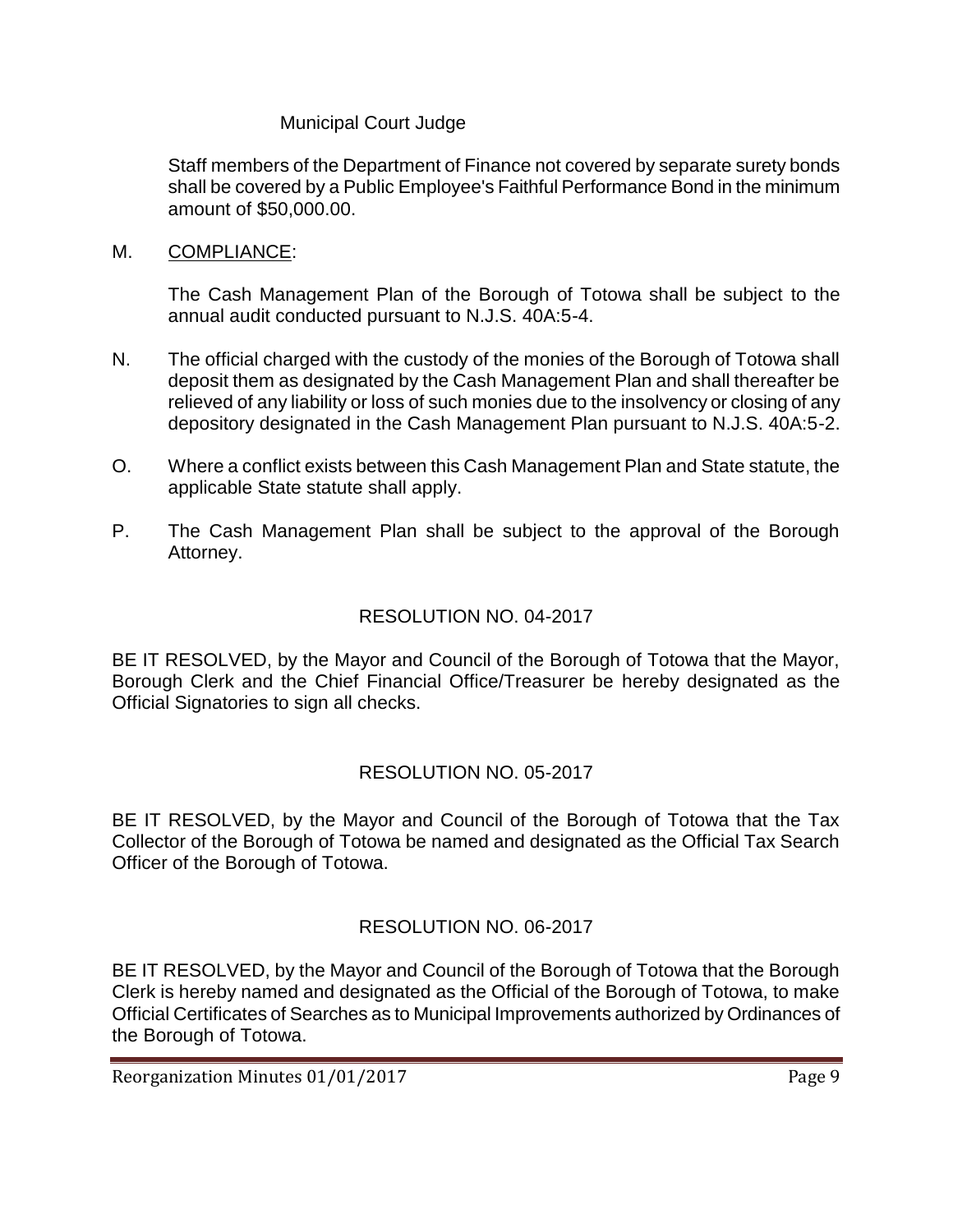### RESOLUTION NO. 07-2017

WHEREAS, it is necessary to have a person responsible for processing of all documents pertaining to the Public Employees Retirement System of the State of New Jersey.

NOW, THEREFORE, BE IT RESOLVED, by the Mayor and Council of the Borough of Totowa that the Borough Clerk is hereby named and designated as the Supervisor Certifying Officer for documents pertaining to the Public Employees Retirement System.

### RESOLUTION NO. 08-2017

WHEREAS, it is necessary to have a person responsible for processing of all documents pertaining to the Police and Fireman's Retirement System of the State of New Jersey.

NOW, THEREFORE, BE IT RESOLVED, by the Mayor and Council of the Borough of Totowa that the Borough Clerk is hereby named and designated as the Supervisor Certifying Officer for documents pertaining to the Police and Fireman's Retirement System.

# RESOLUTION NO. 09-2017

WHEREAS, it is necessary to have a person responsible for the processing of all Social Security Records.

NOW, THEREFORE, BE IT RESOLVED, by the Mayor and Council of the Borough of Totowa that the Chief Financial Officer/Treasurer of the Borough of Totowa be named and designated as the Official in charge of Social Security Records.

# RESOLUTION NO. 10-2017

BE IT RESOLVED, by the Mayor and Council of the Borough of Totowa that the Borough Clerk is hereby named and designated as the Official of the Borough of Totowa, to issue Official Certificates certifying whether or not a sub-division of lands has been recommended by the Planning Board and approved by the Mayor and Council of the Borough of Totowa.

# RESOLUTION NO. 11-2017

WHEREAS, the Mayor and Council of the Borough of Totowa must establish the interest rate for the delinquent taxes for the year 2017.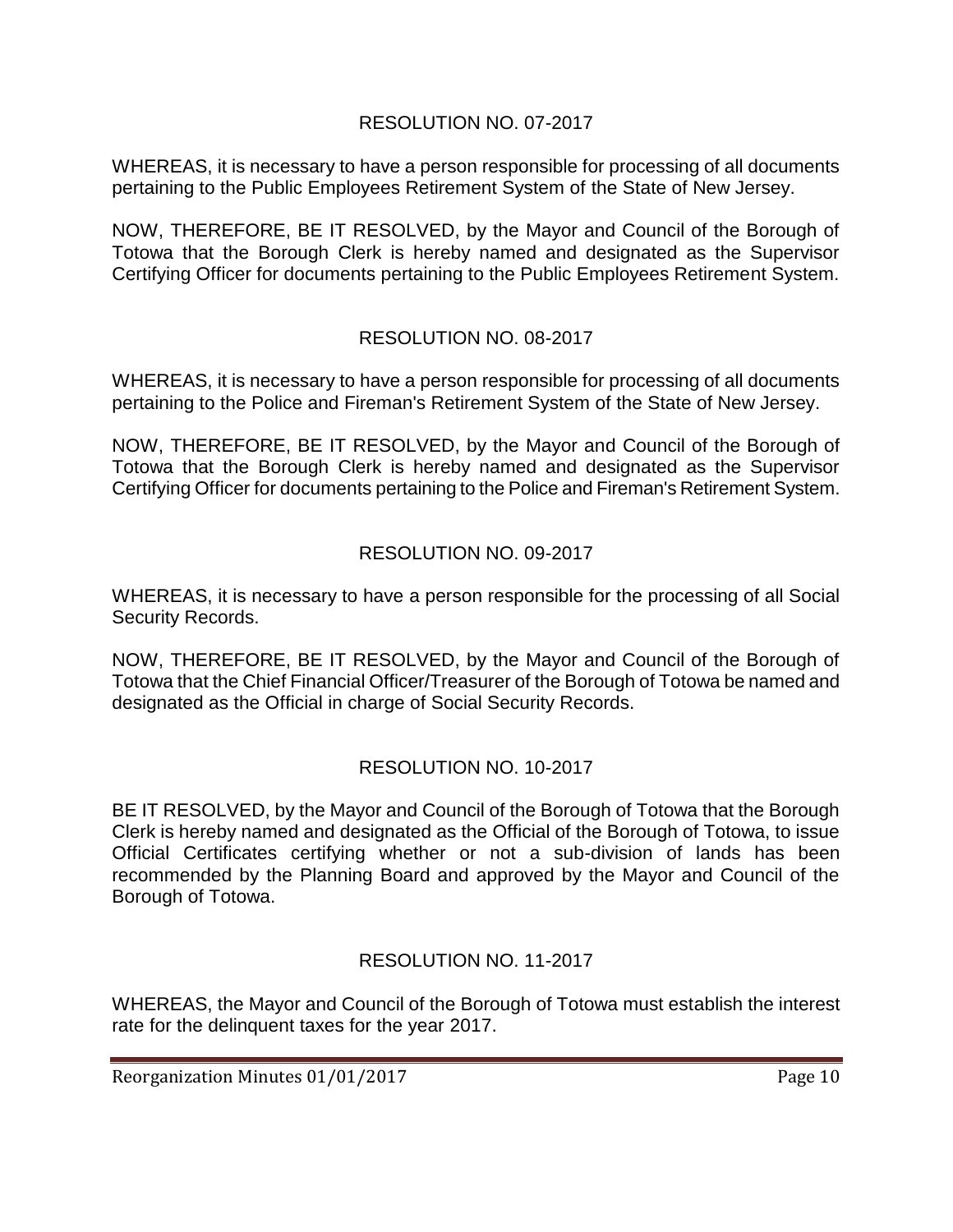NOW, THEREFORE, BE IT RESOLVED, by the Mayor and Council of the Borough of Totowa that the Tax Collector is hereby authorized and directed to charge interest on delinquent taxes and assessment accounts as follows:

| First 10 days of Tax Payments                                        | No Penalty |
|----------------------------------------------------------------------|------------|
| Thereafter from the due date of<br>Tax Payments for the 1st \$1,500. | 8%         |
| Thereafter, the balance in<br>excess of \$1,500.                     | 18%        |

And in addition to, in accordance with N.J.S.A. 54:4-67 as amended, the following schedule shall apply:

| Up to \$1,500. delinguency                                                                                   | ጸ%  |
|--------------------------------------------------------------------------------------------------------------|-----|
| Over \$1,500. delinguency                                                                                    | 18% |
| Additional penalty for a delinquency<br>over \$10,000. if not paid prior to<br>the end of the calendar year. |     |

### RESOLUTION NO. 12-2017

WHEREAS, the Mayor and Council of the Borough of Totowa must establish the interest rate for the delinquent water bills for the year 2017.

NOW, THEREFORE, BE IT RESOLVED, by the Mayor and Council of the Borough of Totowa that the Water Registrar is hereby authorized and directed to charge interest on delinquent water accounts as follows:

| First 30 days of Water Payments                                        | No Penalty |
|------------------------------------------------------------------------|------------|
| Thereafter from the due date of<br>Water Payments for the 1st \$1,500. | 8%         |
| Thereafter, the balance in<br>excess of \$1,500.                       | 18%        |

And in addition to, in accordance with N.J.S.A. 54:4-67 as amended, the following schedule shall apply: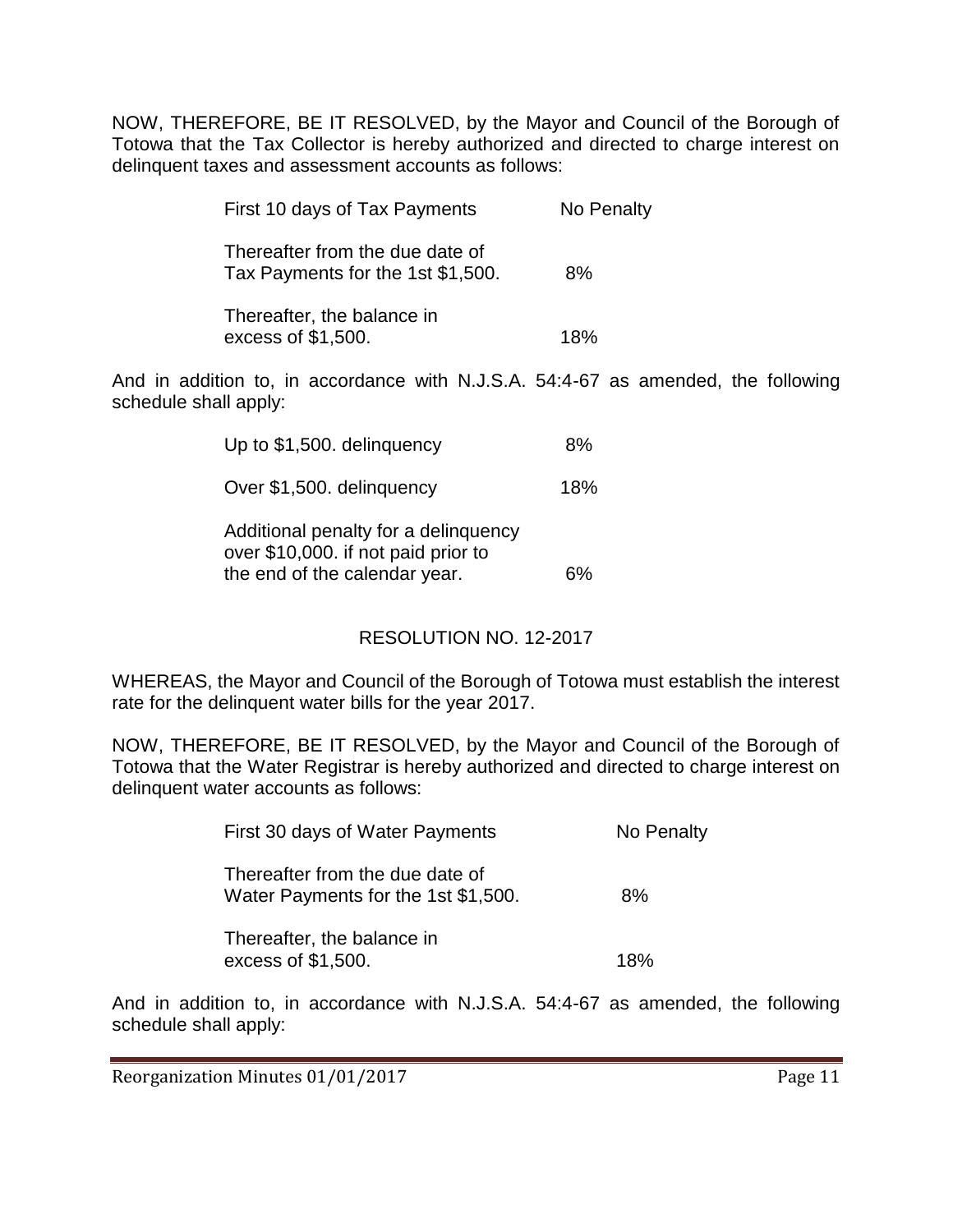| Up to \$1,500. delinguency                                                  | 8%  |
|-----------------------------------------------------------------------------|-----|
| Over \$1,500. delinguency                                                   | 18% |
| Additional penalty for a delinguency<br>over \$10,000. if not paid prior to |     |
| the end of the calendar year.                                               |     |

# RESOLUTION NO. 13-2017

BE IT RESOLVED, by the Mayor and Council of the Borough of Totowa that appointments of officers and employees, contracts and authorizations for services which were performed during the year 2016 and previously approved, be and are hereby ratified by the Mayor and Council for the Year 2017.

### RESOLUTION NO. 14-2017

WHEREAS, there is a need to designate the Official Signatories for Municipal Court General Account and Bail Account Checks.

NOW, THEREFORE, BE IT RESOLVED, by the Mayor and Council of the Borough of Totowa that the Municipal Court Judge, Court Administrator, Deputy Court Administrator and Violations Clerk be hereby designated as the Official Signatories to sign all Municipal Court General Account and Bail Account Checks.

BE IT FURTHER RESOLVED, by the Mayor and Council of the Borough of Totowa that any two (2) of the above mentioned four (4) employees will be permitted to sign the checks at any given time.

### RESOLUTION NO. 15-2017

#### RESOLUTION OF THE MAYOR AND COUNCIL OF THE BOROUGH OF TOTOWA DESIGNATING A PUBLIC AGENCY COMPLIANCE OFFICER

WHEREAS, the New Jersey Department of the Treasury, Division of Contract Compliance and Equal Employment Opportunity in Public Contracts ("Division of Contract Compliance") is charged with enforcing the provisions of N.J.S.A. 10:5-31 et seq; and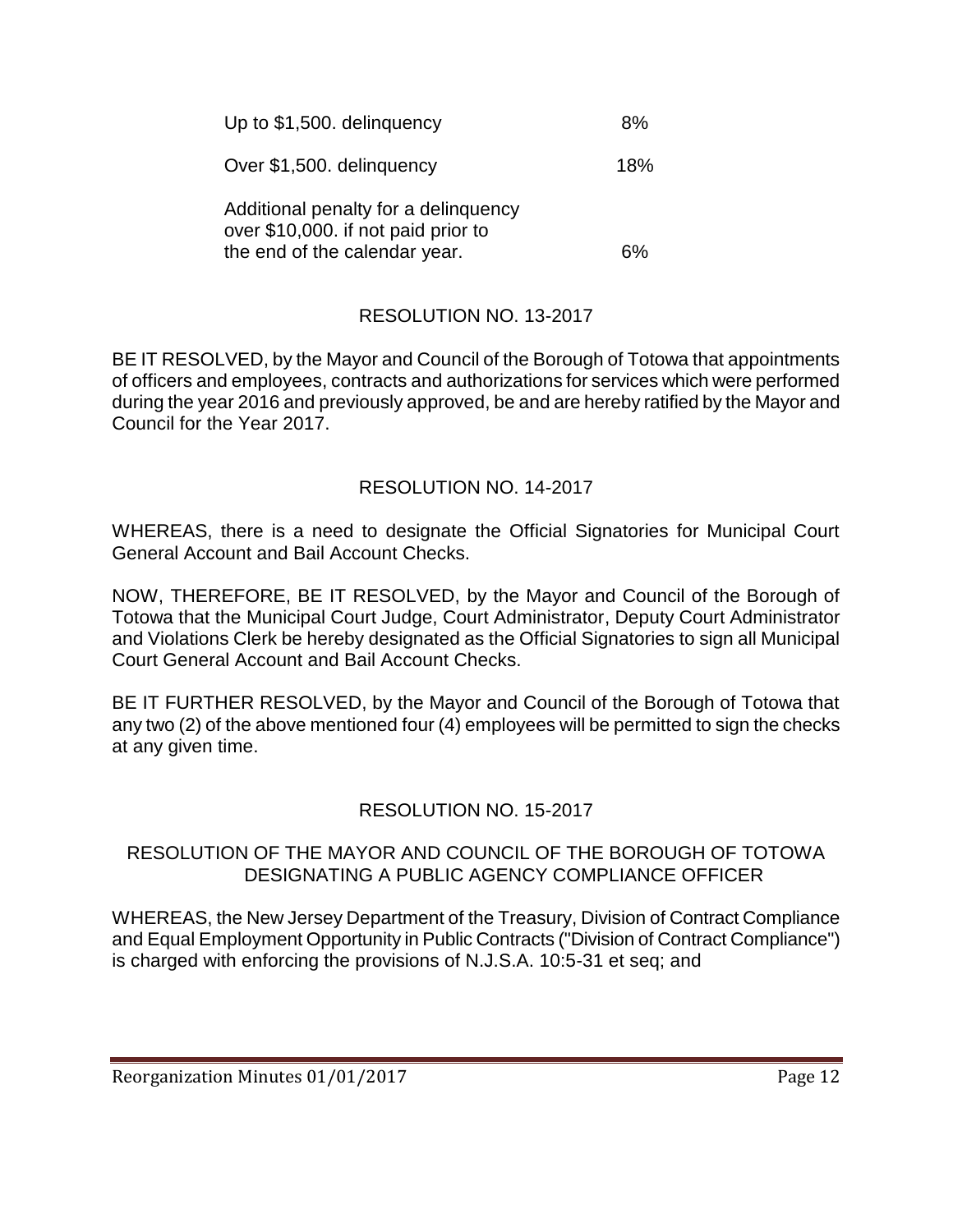WHEREAS, the N.J.S.A. 10:5-31 provides that no public contract can be awarded nor any monies paid until the prospective contractor has agreed to comply with the approved Affirmative Action Plan; and

WHEREAS, in accordance with N.J.A.C. 17:27-3.5, all New Jersey Public Agencies and Municipalities are required to annually designate a Public Agency Compliance Officer ("P.A.C.O.") and submit the name of the P.A.C.O. to the Division of Contract Compliance.

NOW, THEREFORE, BE IT RESOLVED, by the Mayor and Council of the Borough of Totowa that Joseph Wassel, RMC, Municipal Clerk, is hereby designated as the Public Agency Compliance Officer for the Borough of Totowa.

BE IT FURTHER RESOLVED that a copy of this Resolution be forwarded to the Division of Contract Compliance.

# RESOLUTION NO. 16-2017

### AUTHORIZING AND ADOPTING A STANDARD TORT CLAIM NOTICE FORM

WHEREAS, the Borough of Totowa is a member of the Garden State Municipal Joint Insurance Fund ("GSMJIF"); and

WHEREAS, the "GSMJIF" and the Borough of Totowa have determined that it is reasonable and necessary to develop a standard form and procedure by which persons are required to notify the Borough of Totowa of claims which arise under the authority of the N.J.S.A. 59:1-1, et seq. ("Tort Claims Act").

NOW, THEREFORE, BE IT RESOLVED, that the Mayor and Council of the Borough of Totowa hereby adopts the Tort Claim Notice Form in the format attached hereto.

# RESOLUTION NO. 17-2017

Resolution to introduce and adopt the 2017 Temporary Budget of the Borough of Totowa.

There was a motion by Councilman Picarelli, seconded by Councilman D'Angelo that the foregoing resolutions be adopted. On roll call vote, all members of the Council present voted in the affirmative.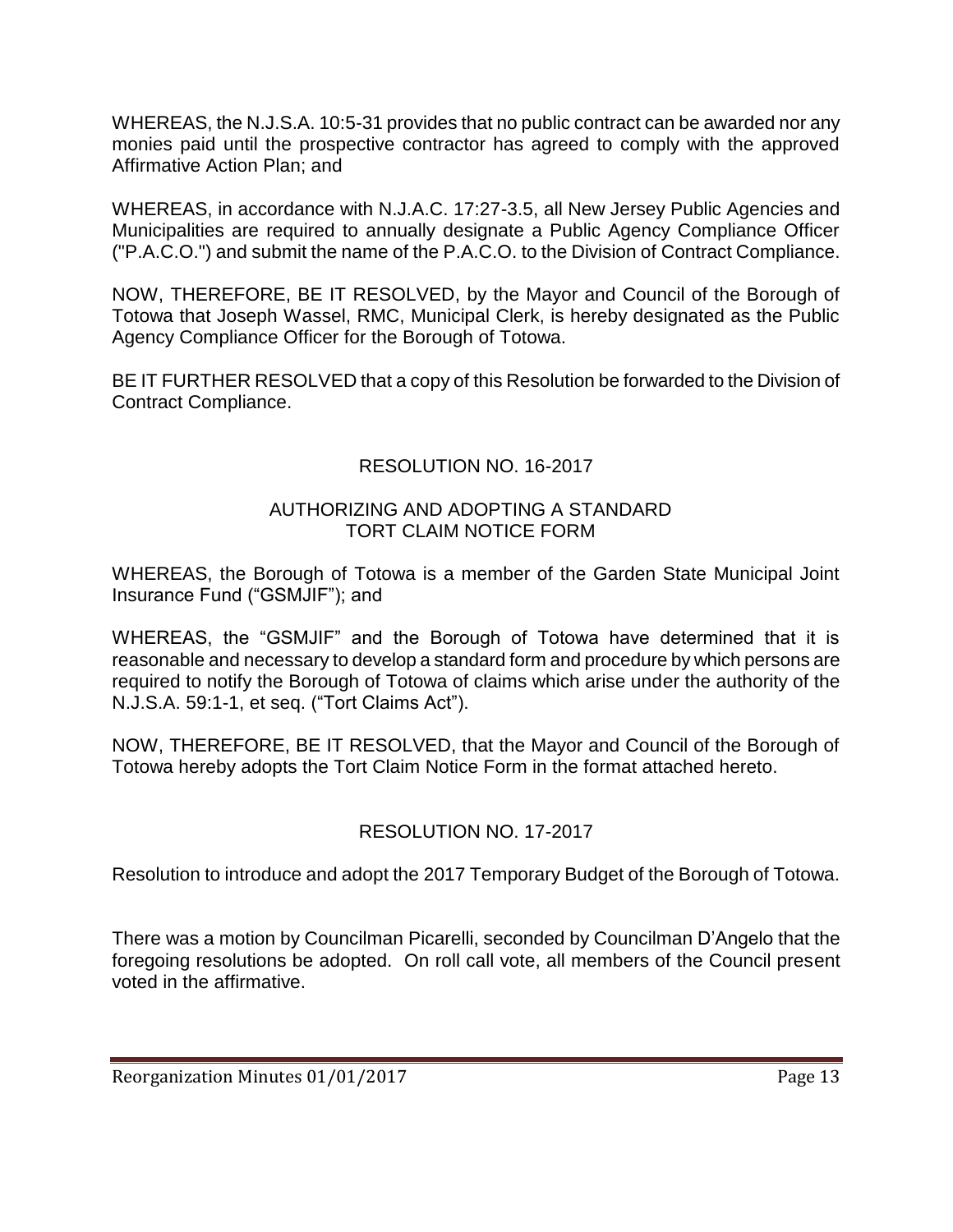There was a motion by Councilman Picarelli, seconded by Councilman D'Angelo to approve Resolution No. 2017-01 for the payment of bills. On roll call vote, all members of the Council present voted in the affirmative.

Mayor Coiro made the following appointments with the advice and consent of the Council for the year 2017 or for the term appointed.

#### APPOINTMENTS

| <b>POSITION</b>                   | <b>TERM/YEARS</b> | <b>APPOINTED</b>             |
|-----------------------------------|-------------------|------------------------------|
| <b>Deputy Municipal Clerk</b>     | 1                 | Kathryn Wasilewski           |
| <b>Municipal Attorney</b>         | 1                 | Robert E. Corrado            |
| <b>Tax Appeal Attorney</b>        | 1                 |                              |
| <b>Municipal Auditor</b>          | 1                 | Lerch, Vinci & Higgins       |
| <b>Municipal Engineer</b>         | 1                 | <b>Alaimo Engineering</b>    |
| <b>Municipal Planner</b>          | 1                 | <b>Maser Consulting</b>      |
| <b>Bonding Attorney</b>           | 1                 | McManimon, Scotland & Baum   |
| <b>Special Counsel</b>            | 1                 | McManimon, Scotland & Baum   |
| <b>Grant Writer</b>               | 1                 | <b>Millennium Strategies</b> |
| <b>Animal Control Officer</b>     | 1                 | Lysa De Laurentis            |
| Water Registrar                   | 1                 | Jennifer Bernardo            |
| Deputy Water Registrar            | 1                 | John Waryas                  |
| <b>Municipal Court Judge</b>      | 3                 | Mario A. Batelli             |
| Prosecutor                        | 1                 | Donald S. DeDio              |
| <b>Substitute Prosecutor</b>      | 1                 | <b>Scott Fahrney</b>         |
| <b>Public Defender</b>            | 1                 | <b>Ramsey Merhi</b>          |
| <b>Court Administrator</b>        | 1                 | Maryann Coral                |
| <b>Deputy Court Administrator</b> | 1                 |                              |
| <b>Violations Clerk</b>           | 1                 | Keri Giacchi                 |
| <b>Violations Clerk</b>           | 1                 | <b>Irine Upritchard</b>      |
| <b>Police Dispatcher</b>          | 1                 | Mary Picarelli               |
| <b>Police Dispatcher</b>          | 1                 | <b>Carl Baker</b>            |
| <b>Police Dispatcher</b>          | 1                 | Daniel Urban                 |
| Police Matron-P/T                 | 1                 | Robin Sangastiano            |
| <b>First Aid Director</b>         | 1                 | Robert Barbieri              |
| Police & Fire Mechanic            | 1                 | Fred Dell'Aquila             |
| <b>Fire Official</b>              | 1                 | Allen Del Vecchio            |
| Fire Inspector                    | 1                 | <b>Richard Schopperth</b>    |
| Fire Inspector                    | 1                 | <b>Vincent Marciano</b>      |
| <b>Construction Code Official</b> | 1                 | Allan Burghardt              |
| <b>Building Sub-Code Official</b> | 1                 | Allan Burghardt              |
| <b>Zoning Officer</b>             | 1                 | Allan Burghardt              |

Reorganization Minutes 01/01/2017 Page 14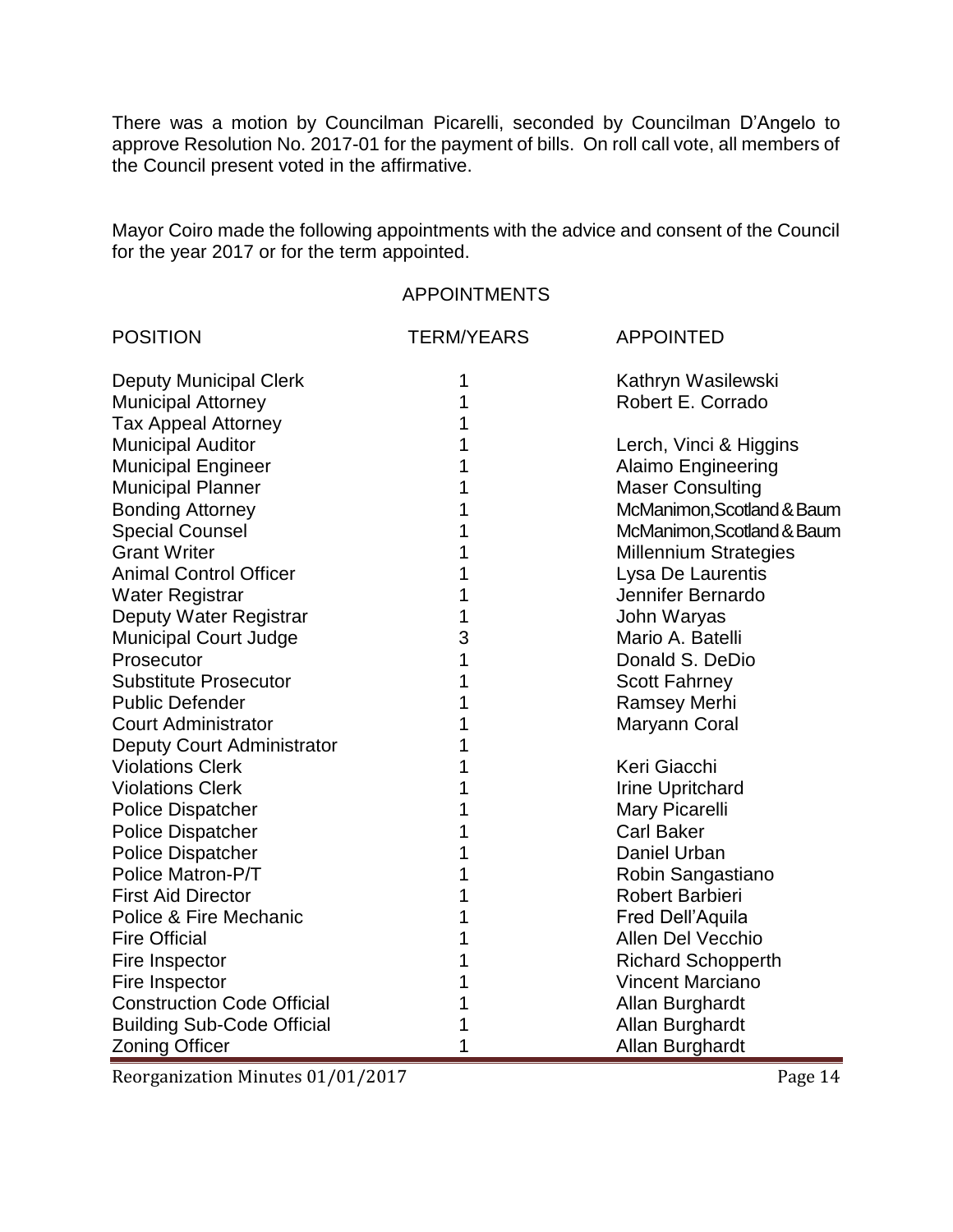| <b>Zoning Officer</b>                 | 1              |                           |
|---------------------------------------|----------------|---------------------------|
| <b>Property Maintenance Inspector</b> |                |                           |
| <b>Property Maintenance Inspector</b> |                | James Booth               |
| Zoning Inspector                      |                | James Booth               |
| Deputy Zoning Officer                 | 1              | <b>Harold Eifler</b>      |
| <b>Plumbing Sub-Code Official</b>     | 1              | <b>Michael Baker</b>      |
| <b>Electrical Sub-Code Official</b>   |                | <b>Vincent Marciano</b>   |
| Fire Sub-Code Official                | 1              | <b>Richard Schopperth</b> |
| Projects Manager                      | 1              | John Waryas               |
| <b>Housing Officer</b>                |                | Allan Burghardt           |
| <b>Housing Officer</b>                | 1              |                           |
| <b>Housing Officer</b>                |                |                           |
| <b>Housing Officer</b>                |                | James Booth               |
| <b>Board of Assessments</b>           | 1              | <b>Brian Sullivan</b>     |
| <b>Board of Assessments</b>           | 1              | Brendan Mulligan          |
| <b>Board of Assessments</b>           | 1              | Giovanni D'Ambrosio       |
| <b>Board of Adjustment</b>            | 4              | <b>Brian Nash</b>         |
| <b>Board of Adjustment</b>            | 4              | John Krautheim, Jr.       |
| Board of Adjustment (Alt. 1)          | $\overline{2}$ | Joseph Masi               |
| <b>Board of Health</b>                | 4              | <b>Maureen Britting</b>   |
| <b>Board of Health</b>                | 4              | Rosemarie Aulino          |
| <b>Library Board</b>                  | 5              | Elsa Stonebridge          |
| Library (Mayor's Alternate)           | 1              | Debra Andriani            |
| <b>School Crossing Guard</b>          | 1              | Lori Ann Badan            |
| <b>School Crossing Guard</b>          | 1              | Michelle DiGangi          |
| <b>School Crossing Guard</b>          | 1              | Christina Gurnari         |
| <b>School Crossing Guard</b>          | 1              | <b>Sharon Maley</b>       |
| <b>School Crossing Guard</b>          | 1              | Stephanie Masi            |
| <b>School Crossing Guard</b>          |                | Danielle Matthaei         |
| <b>School Crossing Guard</b>          |                | Diana Ricciardelli        |
| <b>School Crossing Guard</b>          | 1              | Robin Romei               |
| <b>School Crossing Guard</b>          |                | Carlo Santaniello         |
| <b>School Crossing Guard</b>          |                | Mary Ann Santaniello      |
| <b>School Crossing Guard</b>          |                | Linda Savage              |
| <b>School Crossing Guard</b>          |                | Toni Ann Shpiruk          |
| <b>School Crossing Guard</b>          |                | <b>Denise Tillie</b>      |
| <b>School Crossing Guard</b>          |                | Pauline Vander Berg       |
| <b>School Crossing Guard</b>          |                | <b>Frances Vogt</b>       |
| Physician & Surgeon                   |                | Joseph Vitale             |
| Physician & Surgeon                   |                | <b>Francis Ferrante</b>   |
| Physician & Surgeon                   |                | John Ambrose              |
| Physician & Surgeon                   |                | Marzena Odorczuk          |
| Physician & Surgeon                   |                | <b>Scott Coleman</b>      |
| Physician & Surgeon                   |                | Francesco Lima            |

Reorganization Minutes 01/01/2017 Page 15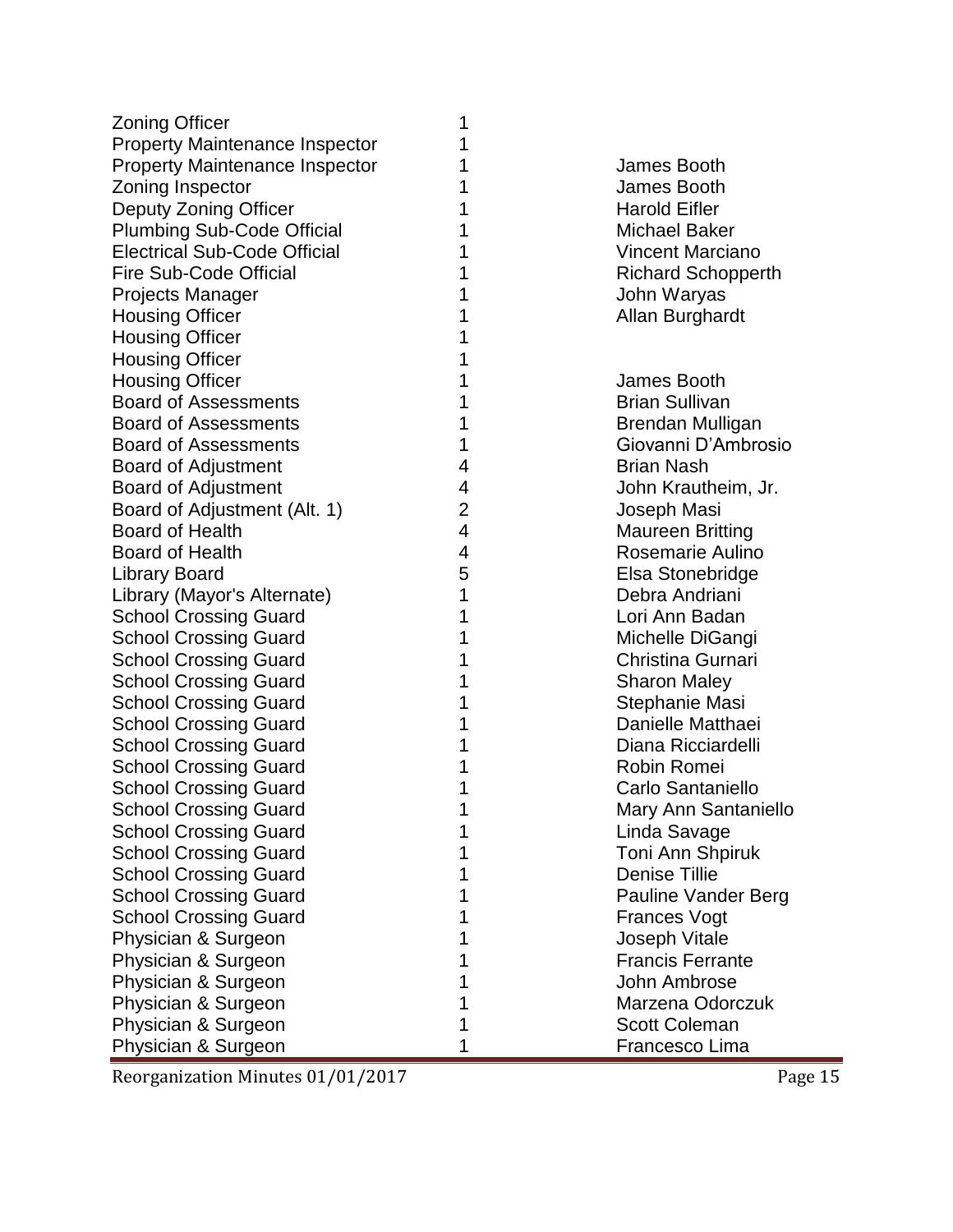| Chaplain | Fr. Patrick Ryan           |
|----------|----------------------------|
| Chaplain | <b>Rev. Chuck Coblentz</b> |

For each of the aforementioned appointments, there was a motion by Councilman D'Angelo, seconded by Councilwoman Fontanella to confirm the appointments. On roll call vote, all members of the Council present voted in the affirmative. For Police Dispatcher (Mary Picarelli), Councilman Picarelli abstained from the voting on this appointment. For Library Board (Mayor's Alternate), Councilwoman Andriani abstained from the voting on this appointment.

There was a motion by Councilman D'Angelo, seconded by Councilwoman Fontanella to adopt the following professional resolution for the Borough Attorney. On roll call vote, all members of the Council present voted in the affirmative.

### RESOLUTION NO. 18-2017

### RESOLUTION AUTHORIZING CONTRACT FOR PROFESSIONAL LEGAL SERVICES FOR 2017

WHEREAS, the Borough of Totowa requires the services of an attorney to serve as the Municipal Attorney for the Borough of Totowa and represent the interests of the Borough of Totowa; and

WHEREAS, the professional services to be provided by the Municipal Attorney include but are not limited to attending all meetings of the Mayor and Council and Committee meetings as required; preparing Resolutions, Ordinances and contracts; reviewing documents as requested; and performing all general legal services as needed; and

WHEREAS, the Mayor and Council of the Borough of Totowa did advertise for receipt of sealed proposals for the professional legal services in accordance with its specifications entitled "Request for Proposals for the Position of Municipal Attorney for the Borough of Totowa"; and

WHEREAS, the Borough of Totowa did receive proposals at its Municipal Building on December 21, 2016; and

WHEREAS, the Finance and Administration Committee did examine all proposals for professional legal services; and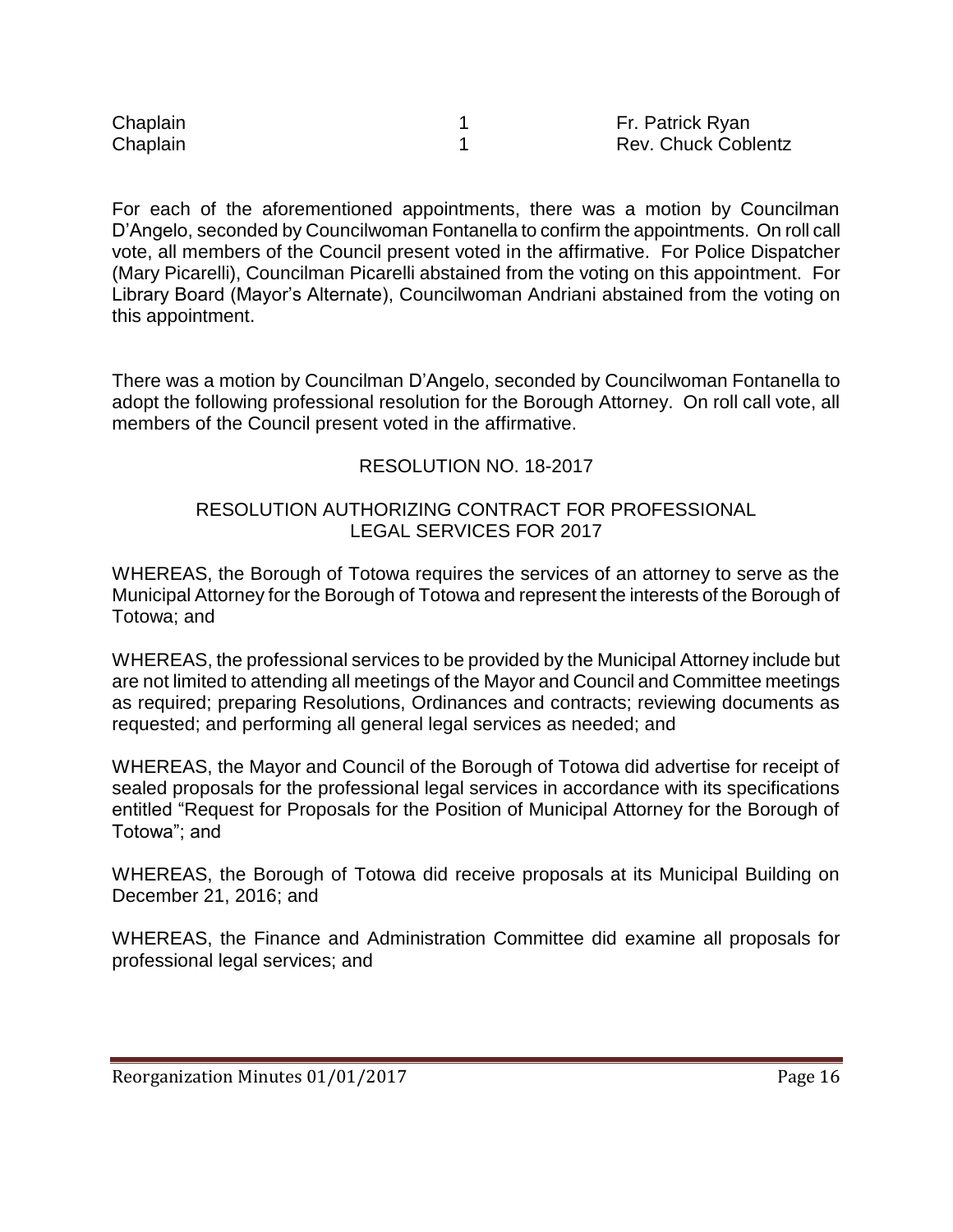WHEREAS, Robert E. Corrado, Esq., Corrado & Corrado, Esqs., 142 Totowa Road, Suite 2, Totowa, New Jersey 07512, has submitted a proposal to provide the professional legal services, a copy of which is on file in the office of the Borough of Totowa Municipal Clerk; and

WHEREAS, Robert E. Corrado, Esq., possesses the necessary experience and expertise to provide the professional legal services; and

WHEREAS, for providing the required services, the Borough of Totowa will compensate Robert E. Corrado, Esq. in accordance with the Fee Schedule set forth in his proposal; and

WHEREAS, the term of this contract shall be for a period of one year commencing on January 1, 2017 and terminating on December 31, 2017; and

WHEREAS, the professional legal services shall be awarded as a fair and open contract pursuant to the provisions of N.J.S.A. 19:44A-20.4 et seq.

NOW, THEREFORE, BE IT RESOLVED, that the Mayor and Council of the Borough of Totowa do hereby authorize the Borough of Totowa to enter into a contract with Robert E. Corrado, Esq., Corrado & Corrado, Esqs., to serve as the Borough of Totowa Municipal Attorney and provide professional legal services.

BE IT FURTHER RESOLVED, that the Municipal Council of the Borough of Totowa does hereby authorize the Mayor and Municipal Clerk to execute any and all necessary instruments relating thereto.

There was a motion by Councilman D'Angelo, seconded by Councilwoman Fontanella to adopt the following professional resolution for the Borough Auditor. On roll call vote, all members of the Council present voted in the affirmative.

# RESOLUTION NO. 19-2017

#### RESOLUTION AUTHORIZING CONTRACT FOR PROFESSIONAL AUDITING SERVICES FOR 2017

WHEREAS, the Mayor and Council of the Borough of Totowa desire to retain the services of a professional accounting firm to serve as the Municipal Auditor for the Borough of Totowa; and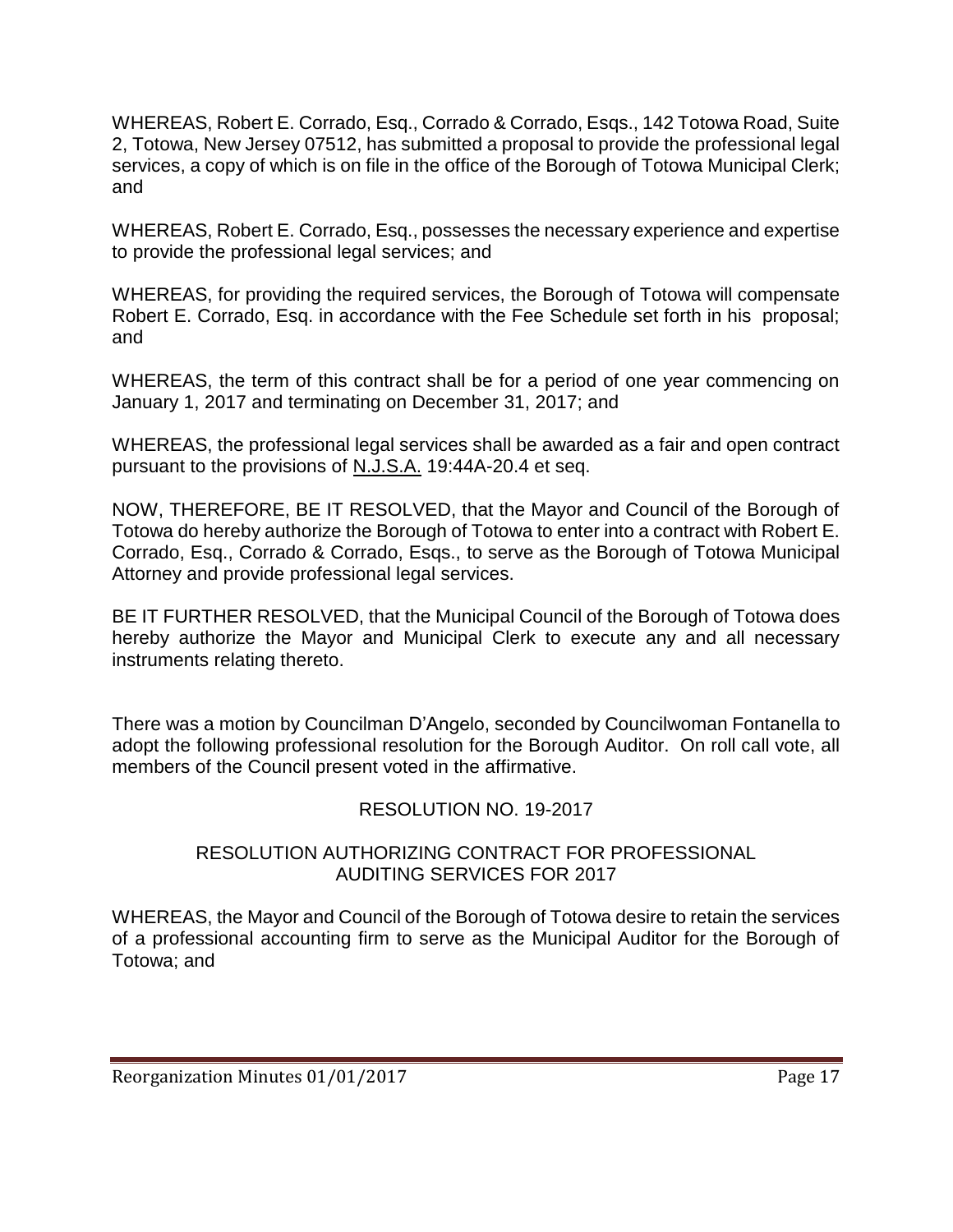WHEREAS, the professional services to be provided by the Municipal Auditor include but are not limited to auditing the financial statements for the Borough of Totowa; preparing the unaudited annual financial statement; review and certification of the annual budget; and preparing the annual debt statement and performing all general auditing services as needed; and

WHEREAS, the Mayor and Council of the Borough of Totowa did advertise for receipt of sealed proposals for the professional auditing services in accordance with its specifications entitled "Request for Proposals for the Position of Municipal Auditor for the Borough of Totowa"; and

WHEREAS, the Borough of Totowa did receive proposals at its Municipal Building on December 21, 2016; and

WHEREAS, the Finance and Administration Committee did examine all proposals for professional auditing services; and

WHEREAS, Lerch, Vinci & Higgins, LLP, a New Jersey Limited Liability Partnership having its principal place of business at 17-17 Route 208, Fair Lawn, New Jersey 07410, has submitted a proposal to provide the required auditing services, a copy of which is on file in the office of the Borough of Totowa Municipal Clerk; and

WHEREAS, the firm of Lerch, Vinci & Higgins, LLP possesses the necessary experience and expertise to perform the professional auditing services; and

WHEREAS, for providing the required services, the Borough of Totowa will compensate Lerch, Vinci & Higgins, LLP in accordance with their proposal; and

WHEREAS, the term of this contract shall be for a period of one year commencing on January 1, 2017 and terminating on December 31, 2017; and

WHEREAS, the professional auditing services shall be awarded as a fair and open contract pursuant to the provisions of N.J.S.A. 19:44A-20.4 et seq.

NOW, THEREFORE, BE IT RESOLVED, that the Mayor and Council of the Borough of Totowa do hereby authorize the Borough of Totowa to enter into a contract with Lerch, Vinci & Higgins, LLP to serve as the Borough of Totowa Municipal Auditor and provide professional auditing services.

NOW, BE IT FURTHER RESOLVED, that the Municipal Council of the Borough of Totowa does hereby authorize the Mayor and Municipal Clerk to execute any and all necessary instruments relating thereto.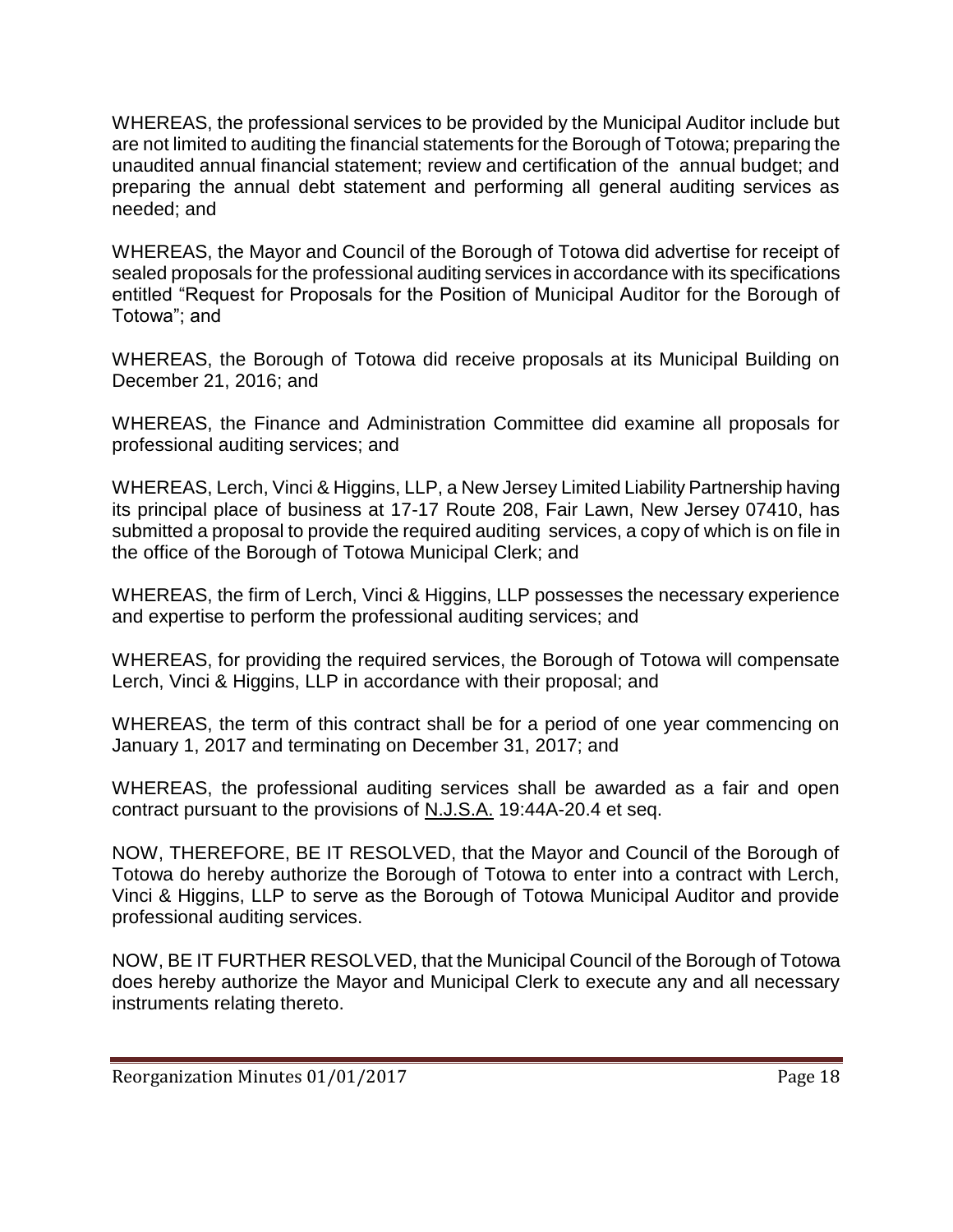There was a motion by Councilman D'Angelo, seconded by Councilwoman Fontanella to adopt the following professional resolution for the Borough Engineer. On roll call vote, all members of the Council present voted in the affirmative.

### RESOLUTION NO. 20-2017

#### RESOLUTION AUTHORIZING CONTRACT FOR PROFESSIONAL ENGINEERING SERVICES FOR 2017

WHEREAS, the Mayor and Council of the Borough of Totowa desire to retain the services of a professional engineering firm to serve as the Municipal Engineer for the Borough of Totowa; and

WHEREAS, the professional services to be provided by the Municipal Engineer include but are not limited to attending meetings of the Mayor and Council, Planning Board and Zoning Board of Adjustment as required; preparing plans, designs and specifications for all public works and improvement projects; reviewing all subdivision, site plan and variance applications; and performing all general engineering services as needed; and

WHEREAS, the Mayor and Council of the Borough of Totowa did advertise for receipt of sealed proposals for the professional engineering services in accordance with its specifications entitled "Request for Proposals for the Position of Municipal Engineer for the Borough of Totowa"; and

WHEREAS, the Borough of Totowa did receive proposals at its Municipal Building on December 21, 2016; and

WHEREAS, the Engineering and Public Property Committee did examine all proposals for professional engineering services; and

WHEREAS, Alaimo Group Consulting Engineers, a New Jersey Corporation having its principal place of business at 200 High Street, Mt. Holly, New Jersey 08060, has submitted a proposal and Fee Schedule to provide the required engineering services, a copy of which is on file in the office of the Borough of Totowa Municipal Clerk; and

WHEREAS, the firm of Alaimo Group Consulting Engineers possesses the necessary experience and expertise to perform the professional engineering services; and

WHEREAS, for providing the required services, the Borough of Totowa will compensate Alaimo Group Consulting Engineers in accordance with the Fee Schedule set forth in their proposal; and

WHEREAS, the term of this contract shall be for a period of one year commencing on January 1, 2017 and terminating on December 31, 2017; and

Reorganization Minutes 01/01/2017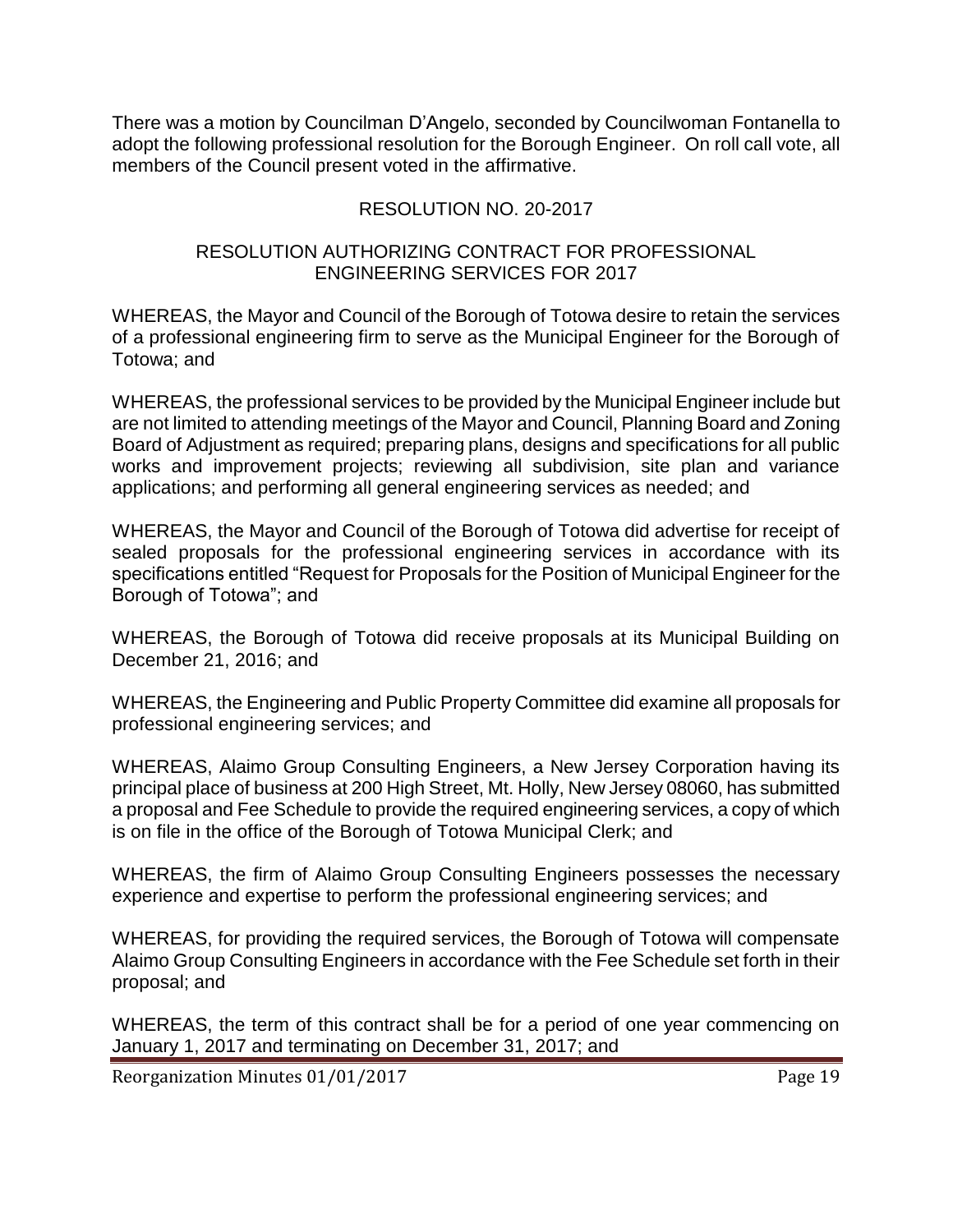WHEREAS, the professional engineering services shall be awarded as a fair and open contract pursuant to the provisions of N.J.S.A. 19:44A-20.4 et seq.

NOW, THEREFORE, BE IT RESOLVED, that the Mayor and Council of the Borough of Totowa do hereby authorize the Borough of Totowa to enter into a contract with Alaimo Group Consulting Engineers to serve as the Borough of Totowa Municipal Engineer and provide professional engineering services.

BE IT FURTHER RESOLVED, that the Municipal Council of the Borough of Totowa does hereby authorize the Mayor and Municipal Clerk to execute any and all necessary instruments relating thereto.

There was a motion by Councilman D'Angelo, seconded by Councilwoman Fontanella to adopt the following professional resolution for the Borough Planner. On roll call vote, all members of the Council present voted in the affirmative.

#### RESOLUTION NO. 21-2017

#### RESOLUTION AUTHORIZING CONTRACT FOR PROFESSIONAL PLANNING SERVICES FOR 2017

WHEREAS, the Borough of Totowa requires the services of a professional planner to provide general consulting services on an as-needed basis to assist the Borough of Totowa, Planning Board and Board of Adjustment; and

WHEREAS, the Mayor and Council of the Borough of Totowa did advertise for receipt of sealed proposals for the professional planning services in accordance with its specifications entitled "Request for Proposals for the Position of Municipal Planner for the Borough of Totowa"; and

WHEREAS, the Borough of Totowa did receive proposals at its Municipal Building on December 21, 2016; and

WHEREAS, the Liaison and Inspection Committee did examine all proposals for professional planning services; and

WHEREAS, Maser Consulting P.A., having its principal place of business at 53 Frontage Road, Suite 120, Clinton, New Jersey 08809, has submitted a proposal to provide the required planning services, a copy of which is on file in the office of the Borough of Totowa Municipal Clerk; and

WHEREAS, the firm of Maser Consulting P.A. possesses the necessary experience and expertise to perform the professional planning services; and

Reorganization Minutes 01/01/2017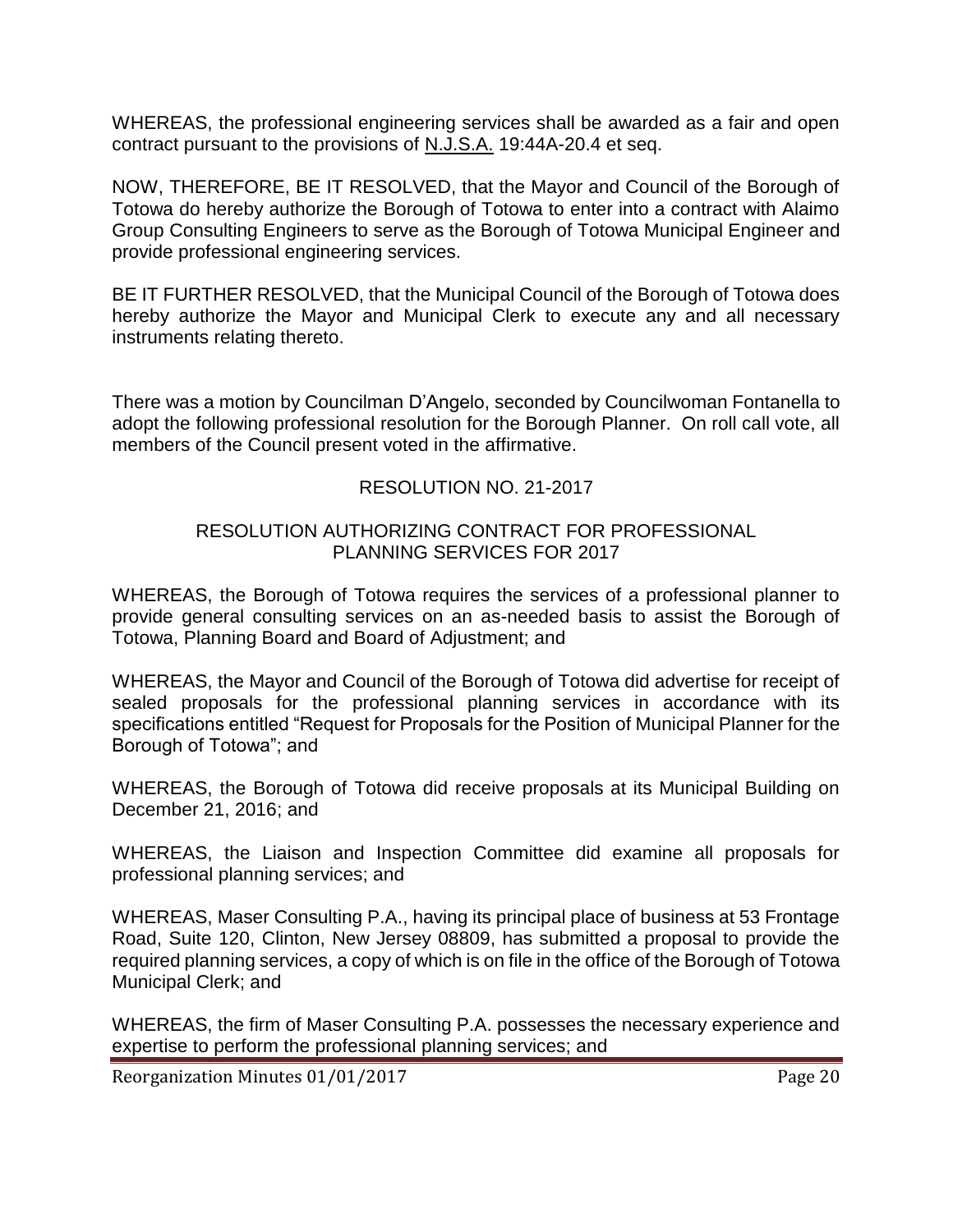WHEREAS, for providing the required services, the Borough of Totowa will compensate, Maser Consulting P.A. in accordance with their proposal; and

WHEREAS, the term of this contract shall be for a period of one year commencing on January 1, 2017 and terminating on December 31, 2017; and

WHEREAS, the professional planning services shall be awarded as a fair and open contract pursuant to the provisions of N.J.S.A. 19:44A-20.4 et seq

NOW, THEREFORE, BE IT RESOLVED, that the Mayor and Council of the Borough of Totowa do hereby authorize the Borough of Totowa to enter into a contract with Maser Consulting P.A to serve as the Borough of Totowa Municipal Planner and provide professional planning services.

BE IT FURTHER RESOLVED, that the Municipal Council of the Borough of Totowa does hereby authorize the Mayor and Municipal Clerk to execute any and all necessary instruments relating thereto.

There was a motion by Councilman D'Angelo, seconded by Councilwoman Fontanella to adopt the following professional resolution for the Borough Bonding Attorney. On roll call vote, all members of the Council present voted in the affirmative.

### RESOLUTION NO. 22-2017

#### RESOLUTION AUTHORIZING CONTRACT FOR PROFESSIONAL LEGAL BONDING SERVICES FOR 2017

WHEREAS, the Mayor and Council of the Borough of Totowa desire to retain the services of a law firm to provide specialized legal services in connection with the authorization and issuance of bonds and bond anticipation notes in the Borough of Totowa; and

WHEREAS, the professional services to be provided by Municipal Bond Counsel include but are not limited to the review of such procedures and the rendering of approving legal opinions acceptable to the financial community; and

WHEREAS, the Mayor and Council of the Borough of Totowa did advertise for receipt of sealed proposals for the professional planning services in accordance with its specifications entitled "Request for Proposals for the Position of Bond Counsel for the Borough of Totowa"; and

WHEREAS, the Borough of Totowa did receive proposals at its Municipal Building on December 21, 2016; and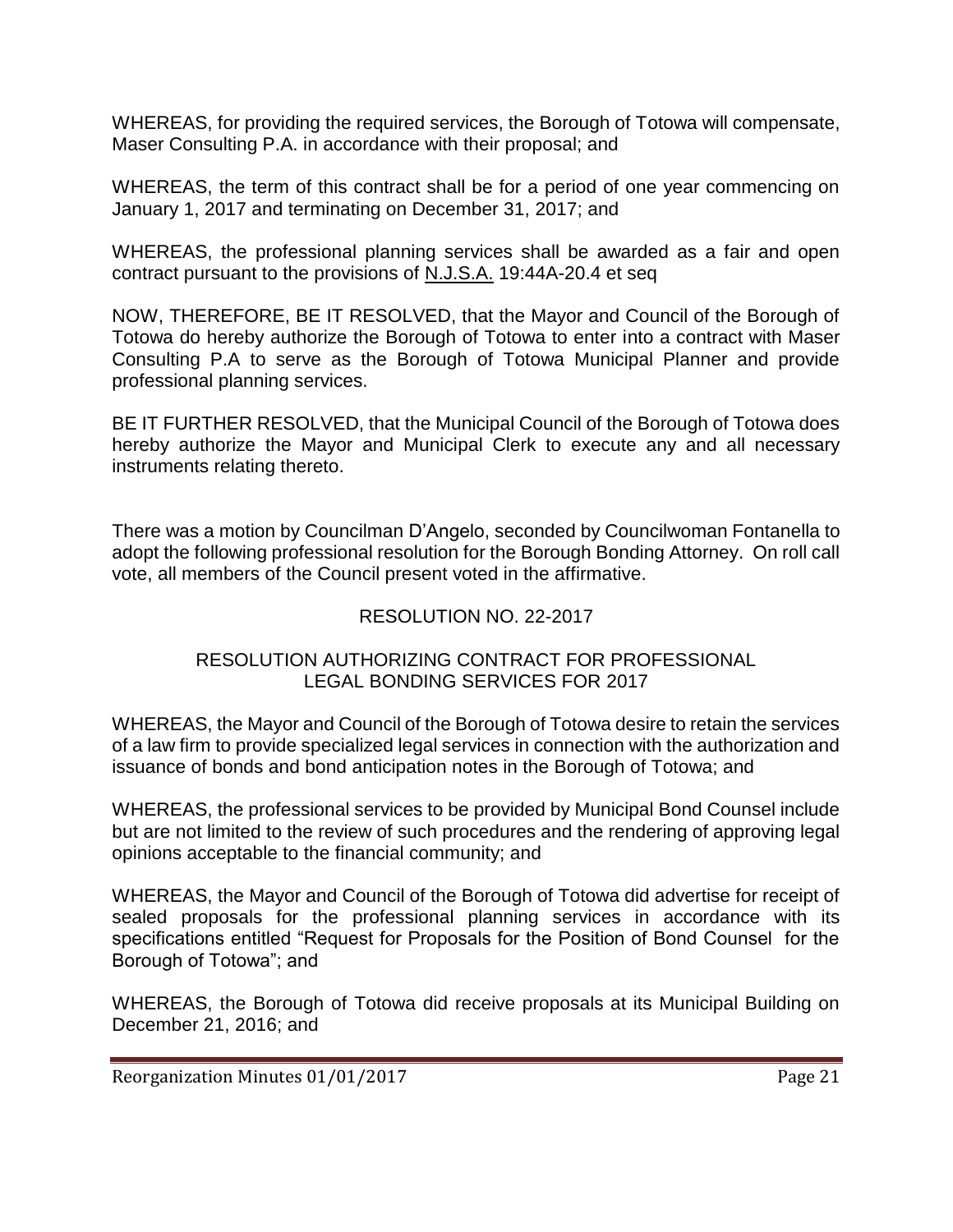WHEREAS, the Finance and Administration Committee did examine all proposals for professional bond counsel services; and

WHEREAS, the law firm of McManimon, Scotland & Bauman, LLC, with offices located at 75 Livingston Avenue, Second Floor, Roseland, New Jersey 07068 has submitted a proposal to provide the required legal services, a copy of which is on file in the office of the Borough of Totowa Municipal Clerk; and

WHEREAS, McManimon, Scotland & Bauman, LLC is a bond counsel firm that is recognized by the financial community and possesses the necessary experience and expertise to perform the professional legal services; an

WHEREAS, for providing the required services, the Borough of Totowa will compensate McManimon, Scotland & Bauman, LLC in accordance with the fee schedule set forth in their proposal; and

WHEREAS, the term of this contract shall be for a period of one year commencing on January 1, 2017 and terminating on December 31, 2017; and

WHEREAS, the professional legal bond services shall be awarded as a fair and open contract pursuant to the provisions of N.J.S.A. 19:44A-20.4 et seq.

NOW, THEREFORE, BE IT RESOLVED, that the Mayor and Council of the Borough of Totowa do hereby authorize the Borough of Totowa to enter into a contract with McManimon, Scotland & Bauman, LLC to serve as the Borough of Totowa Municipal Bond Counsel and to provide professional legal bonding services.

BE IT FURTHER RESOLVED, that the Municipal Council of the Borough of Totowa does hereby authorize the Mayor and Municipal Clerk to execute any and all necessary instruments relating thereto.

There was a motion by Councilman D'Angelo, seconded by Councilwoman Fontanella to adopt the following professional resolution for the Special Counsel. On roll call vote, all members of the Council present voted in the affirmative.

### RESOLUTION NO. 23-2017

### RESOLUTION AUTHORIZING PROFESSIONAL SERVICE CONTRACT FOR SPECIAL COUNSEL LEGAL SERVICES FOR 2017

WHEREAS, the Borough of Totowa requires the services of an attorney to serve as Special Counsel for the Borough of Totowa and represent the interests of the Borough of Totowa; and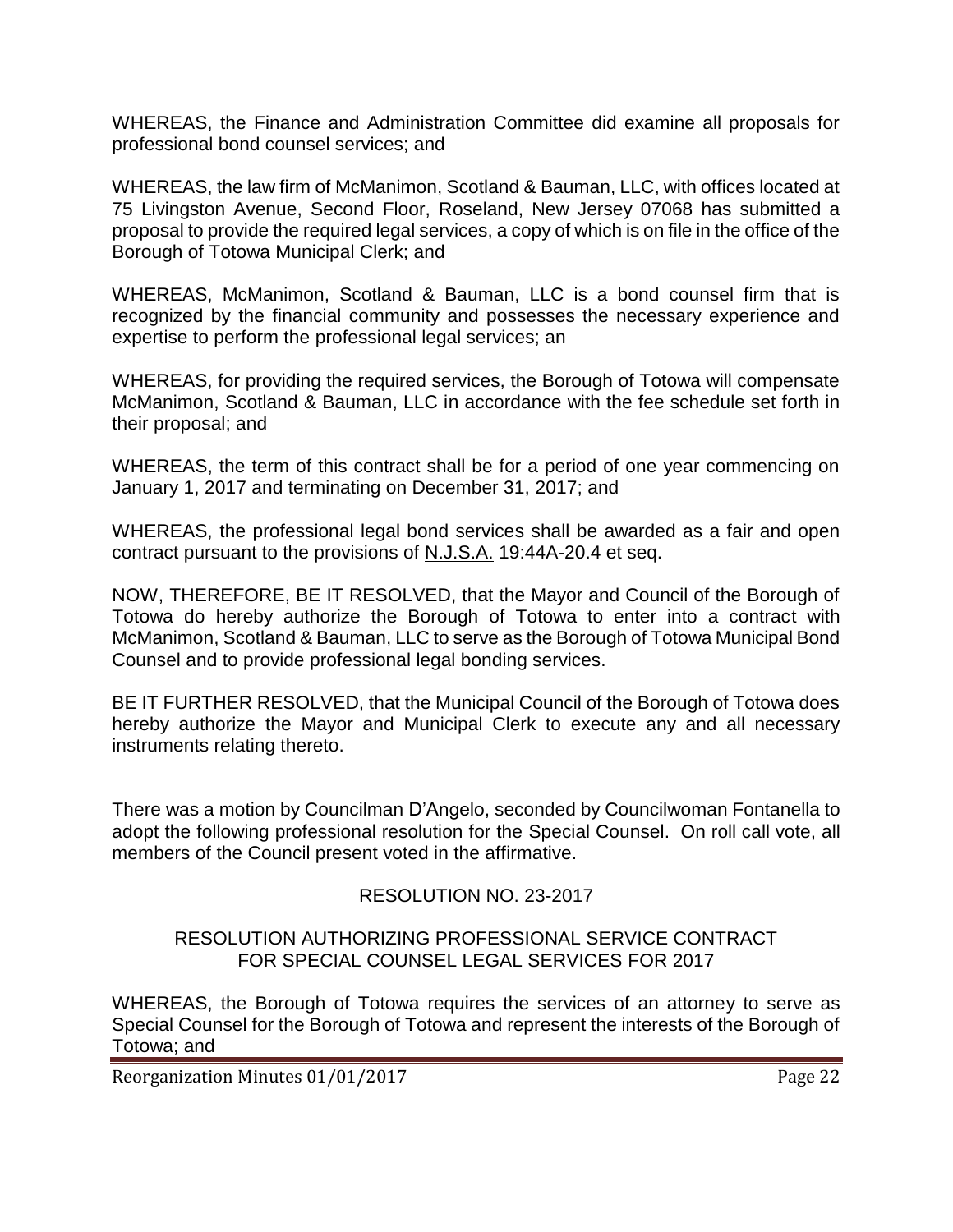WHEREAS, Special Counsel shall be an attorney at law of the State of New Jersey and shall provide legal advice, research and assistance on any development, redevelopment and/or special projects as needed; and

WHEREAS, the professional services to be provided by Special Counsel Attorney include but are not limited to attending meetings of the Mayor and Council and Committee meetings as required; drafting deeds, agreements, contracts and easements; reviewing documents as requested; representing the Borough of Totowa in negotiations with the State of New Jersey, possible developers and all regulatory bodies; and advising the Borough of Totowa in any matter which the Borough may have a present or future interest; and

WHEREAS, the Mayor and Council of the Borough of Totowa did advertise for receipt of sealed proposals for the professional legal services in accordance with its specifications entitled "Request for Qualifications for the Solicitation of Professional Service Contracts for Special Counsel"; and

WHEREAS, the Borough of Totowa did receive proposals at its Municipal Building on December 21, 2016; and

WHEREAS, the Finance and Administration Committee did examine all proposals for professional bond counsel services; and

WHEREAS, the law firm of McManimon, Scotland & Bauman, LLC, with offices located at 75 Livingston Avenue, Second Floor, Roseland, New Jersey 07068 has submitted a proposal to provide the required legal services, a copy of which is on file in the office of the Borough of Totowa Municipal Clerk; and

WHEREAS, the firm of McManimon, Scotland & Baumann, LLC possesses the necessary experience and expertise to provide the professional legal services; and

WHEREAS, for providing the required services, the Borough of Totowa will compensate McManimon, Scotland & Baumann, LLC in accordance with the Fee Schedule set forth in their proposal; and

WHEREAS, the term of this contract shall be for a period of one year commencing on January 1, 2017 and terminating on December 31, 2017; and

WHEREAS, the professional legal services shall be awarded as a fair and open contract pursuant to the provisions of N.J.S.A. 19:44A-20.4 et seq.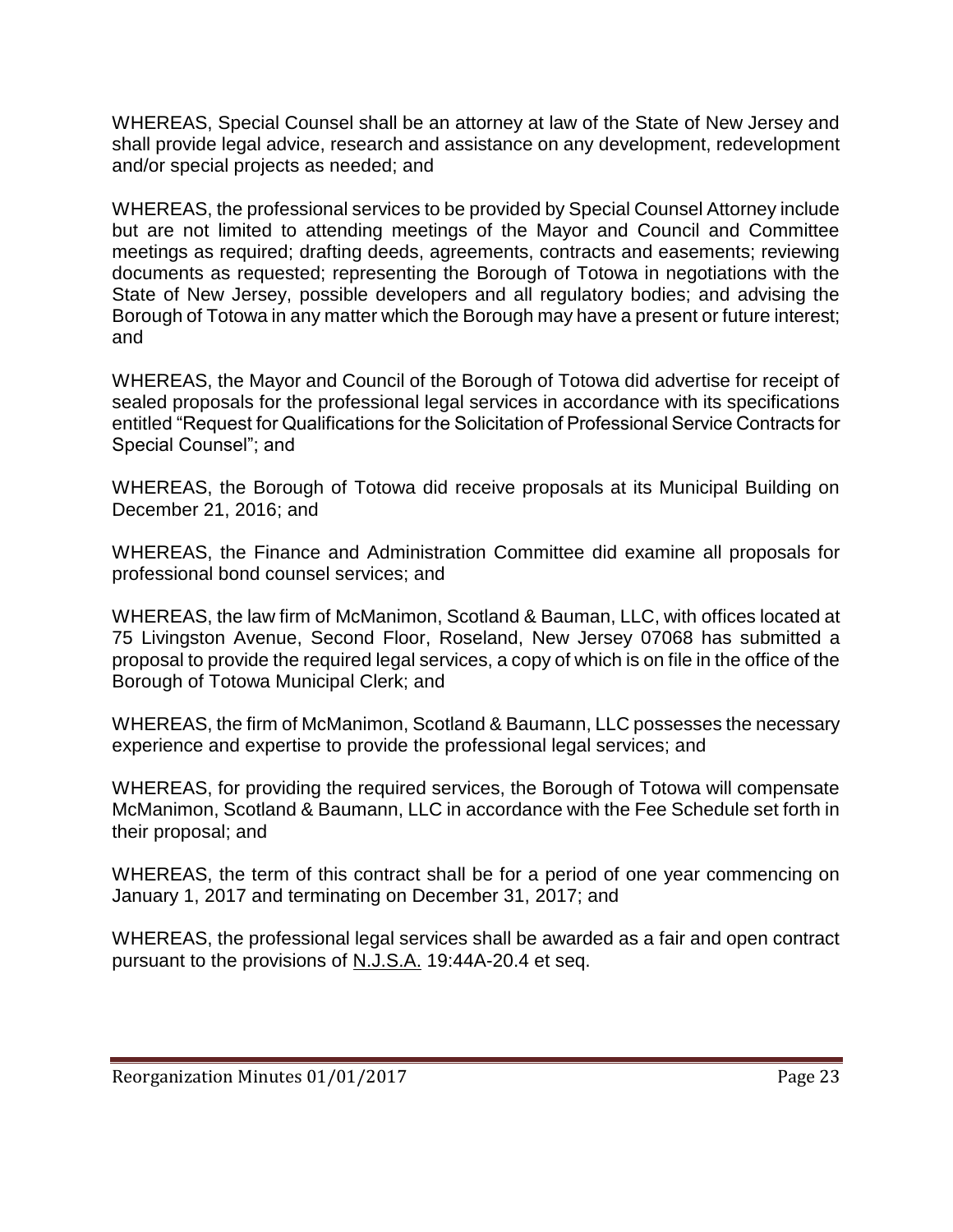NOW, THEREFORE, BE IT RESOLVED, that the Mayor and Council of the Borough of Totowa do hereby authorize the Borough of Totowa to enter into a contract with McManimon, Scotland & Baumann, LLC to serve as Special Counsel to the Borough of Totowa and provide professional legal services.

BE IT FURTHER RESOLVED, that the Municipal Council of the Borough of Totowa does hereby authorize the Mayor and Municipal Clerk to execute any and all necessary instruments relating thereto.

There was a motion by Councilman D'Angelo, seconded by Councilwoman Fontanella to adopt the following professional resolution for the Grant Writer. On roll call vote, all members of the Council present voted in the affirmative.

### RESOLUTION NO. 24-2017

### RESOLUTION AUTHORIZING CONTRACT FOR PROFESSIONAL GRANT WRITING SERVICES FOR 2017

WHEREAS, the Mayor and Council of the Borough of Totowa desire the services of a professional grant writing firm to assist the Borough of Totowa with securing federal and state appropriations, grant procurement and alternative funding methodologies; and

WHEREAS, the Mayor and Council of the Borough of Totowa did advertise for receipt of sealed proposals for the professional planning services in accordance with its specifications entitled "Request for Proposals for the Position of Municipal Grant Writer for the Borough of Totowa"; and

WHEREAS, the Borough of Totowa did receive proposals at its Municipal Building on December 21, 2016; and

WHEREAS, the Finance and Administration Committee did examine all proposals for professional grant writing services; and

WHEREAS, Millennium Strategies LLC, 60 Roseland Avenue, Caldwell, New Jersey 07006, has submitted a proposal to provide the grant writing and alternative financial consulting services, a copy of which is on file in the office of the Borough of Totowa Municipal Clerk; and

WHEREAS, the firm of Millennium Strategies LLC possesses the necessary experience and expertise to perform the professional grant writing services; and

WHEREAS, for providing the required services, the Borough of Totowa will compensate, Millennium Strategies LLC in accordance with their proposal; and

Reorganization Minutes 01/01/2017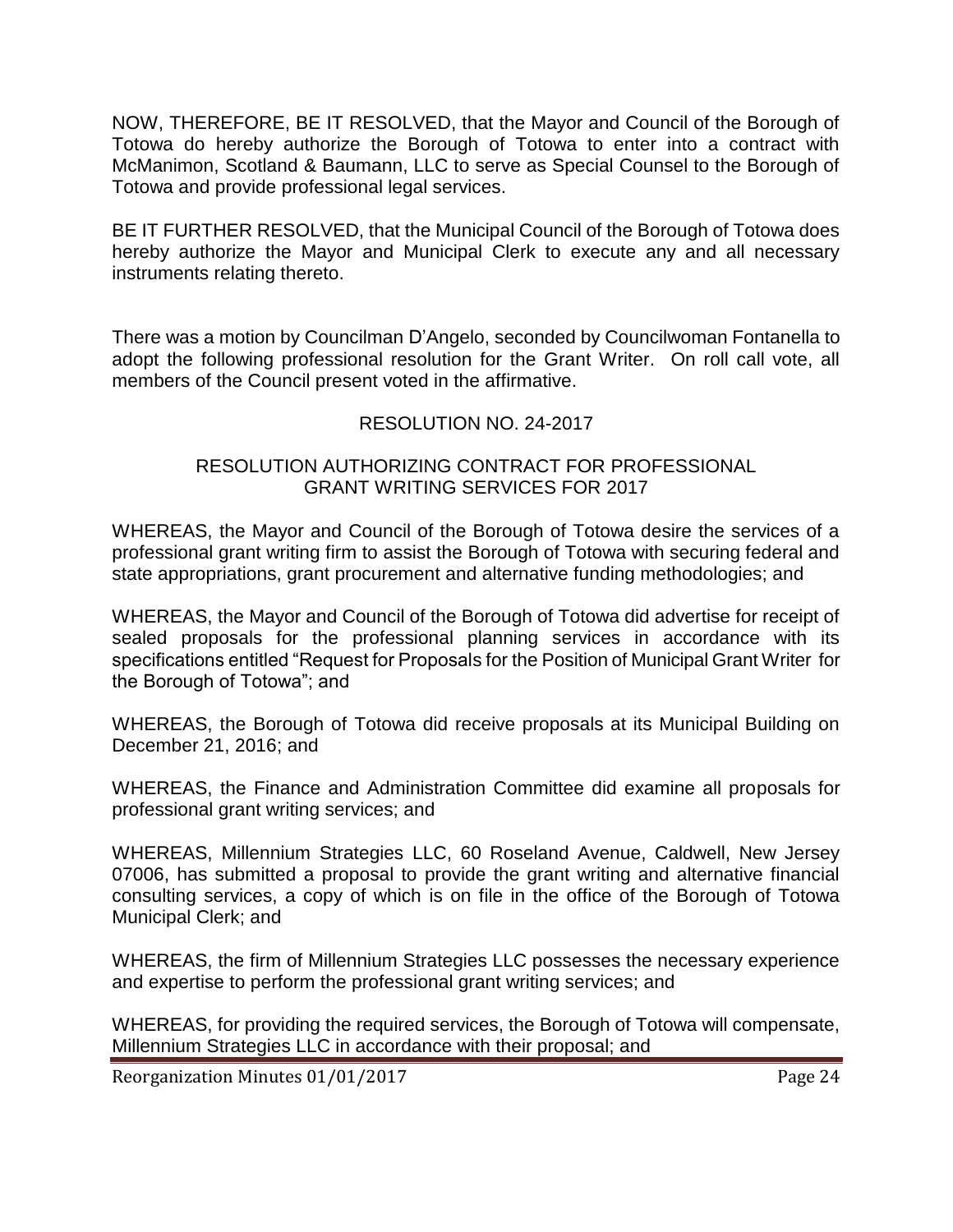WHEREAS, the term of this contract shall be for a period of one year commencing on January 1, 2017 and terminating on December 31, 2017; and

WHEREAS, the professional grant writing services shall be awarded as a fair and open contract pursuant to the provisions of N.J.S.A. 19:44A-20.4 et seq.

NOW, THEREFORE, BE IT RESOLVED, that the Mayor and Council of the Borough of Totowa do hereby authorize the Borough of Totowa to enter into a contract with Millennium Strategies LLC to serve as the Borough of Totowa Municipal Grant Writer and provide professional grant writing services.

BE IT FURTHER RESOLVED, that the Municipal Council of the Borough of Totowa does hereby authorize the Mayor and Municipal Clerk to execute any and all necessary instruments relating thereto.

There was a motion by Councilman D'Angelo, seconded by Councilwoman Fontanella to adopt the following professional resolution for the Animal Control Officer. On roll call vote, all members of the Council present voted in the affirmative.

### RESOLUTION NO. 25-2017

### RESOLUTION AUTHORIZING CONTRACT FOR ANIMAL CONTROL SERVICES FOR 2017

WHEREAS, the Mayor and Council of the Borough of Totowa desire to retain the services of a qualified company to serve as Animal Control Officer for the Borough of Totowa by providing a variety of animal control services for the residents of the Borough of Totowa and for the public good; and

WHEREAS, the Mayor and Council of the Borough of Totowa did advertise for receipt of sealed proposals for the professional planning services in accordance with its specifications entitled "Request for Proposals for the Position of Animal Control Officer for the Borough of Totowa"; and

WHEREAS, the Borough of Totowa did receive proposals at its Municipal Building on December 21, 2016; and

WHEREAS, the Liaison and Inspection Committee did examine all proposals for professional Animal Control services; and

WHEREAS, All Humane Animal Control, 781 Ringwood Avenue, Wanaque, New Jersey 07465 has submitted a proposal to provide the animal control services for the Borough of Totowa; and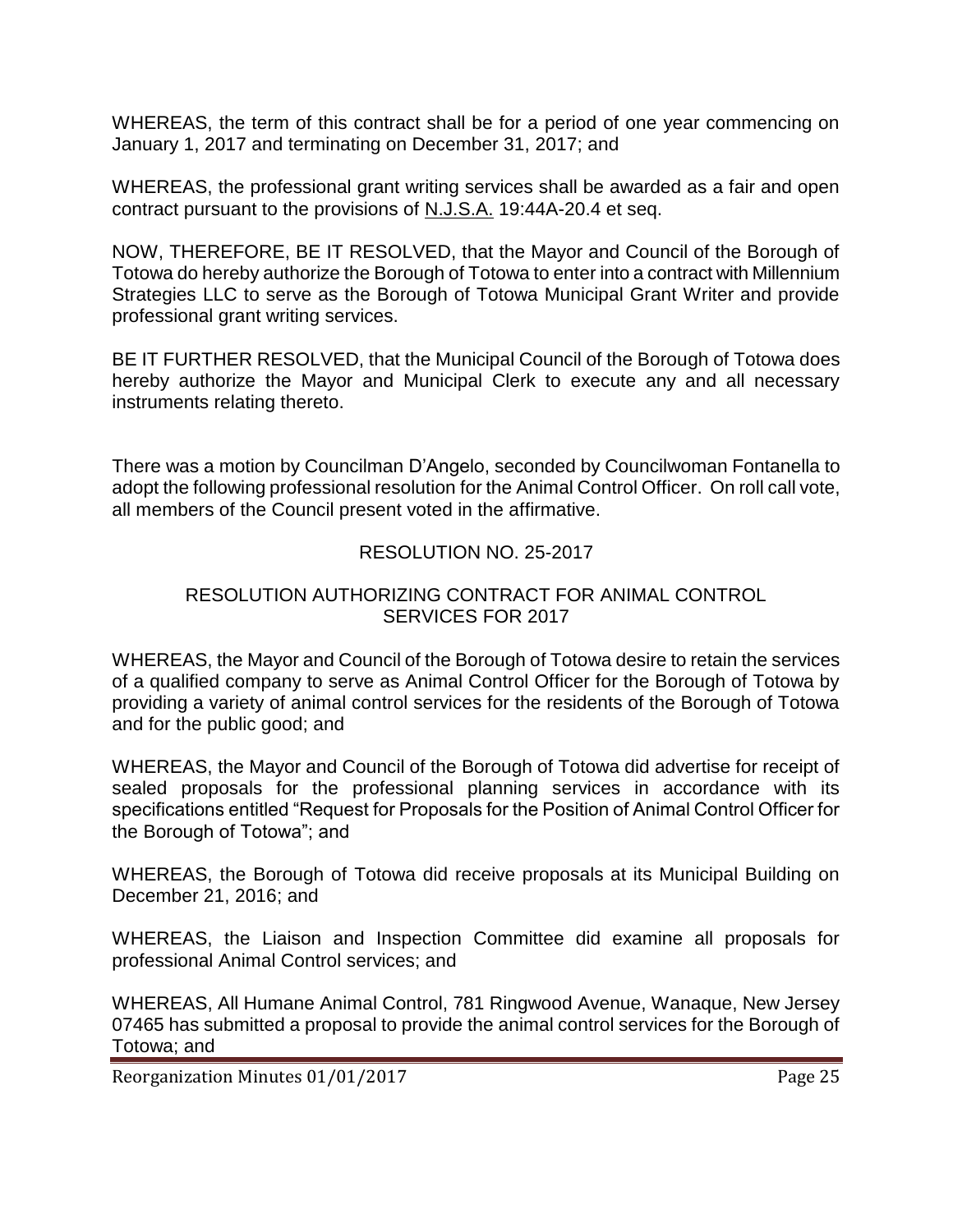WHEREAS, All Humane Animal Control and more specifically, Lysa DeLaurentis, possess the necessary experience and expertise to perform the services and to serve as Animal Control Officer for the Borough of Totowa; and

WHEREAS, for providing the required services, the Borough of Totowa will compensate All Humane Animal Control at the agreed upon rate of One Thousand Two Hundred Fifty and 00/100 Dollars (\$1,250.00) per month not to exceed Fifteen Thousand and 00/100 Dollars (\$15,000.00) per year; and

WHEREAS, the term of this contract shall be for a period of one (1) year effective January 1, 2017 until December 31, 2017; and

WHEREAS, the professional Animal Control services shall be awarded as a fair and open contract pursuant to the provisions of N.J.S.A. 19:44A-20.4 et seq.

NOW, THEREFORE, BE IT RESOLVED, that the Mayor and Council of the Borough of Totowa do hereby authorize the Borough of Totowa to enter into a contract with All Humane Animal Control to serve as the Borough of Totowa Animal Control Officer and to provide professional Animal Control services.

BE IT FURTHER RESOLVED, that the Municipal Council of the Borough of Totowa does hereby authorize the Mayor and Municipal Clerk to execute any and all necessary instruments relating thereto.

There was a motion by Councilman D'Angelo, seconded by Councilwoman Fontanella to adopt the following Resolution Authorizing Contract With Cardinal Ambulance Corp. For Supplemental Medical Transportation Services For 2017. On roll call vote, all members of the Council present voted in the affirmative.

# RESOLUTION NO. 26-2017

#### RESOLUTION AUTHORIZING CONTRACT WITH CARDINAL AMBULANCE CORP. FOR SUPPLEMENTAL MEDICAL TRANSPORTATION SERVICES

WHEREAS, the Mayor and Council of the Borough of Totowa have determined that there is on-going need to supplement the voluntary ambulance services presently being provided to its residents and the visitors of Totowa by the Borough of Totowa Volunteer First Aid Squad; and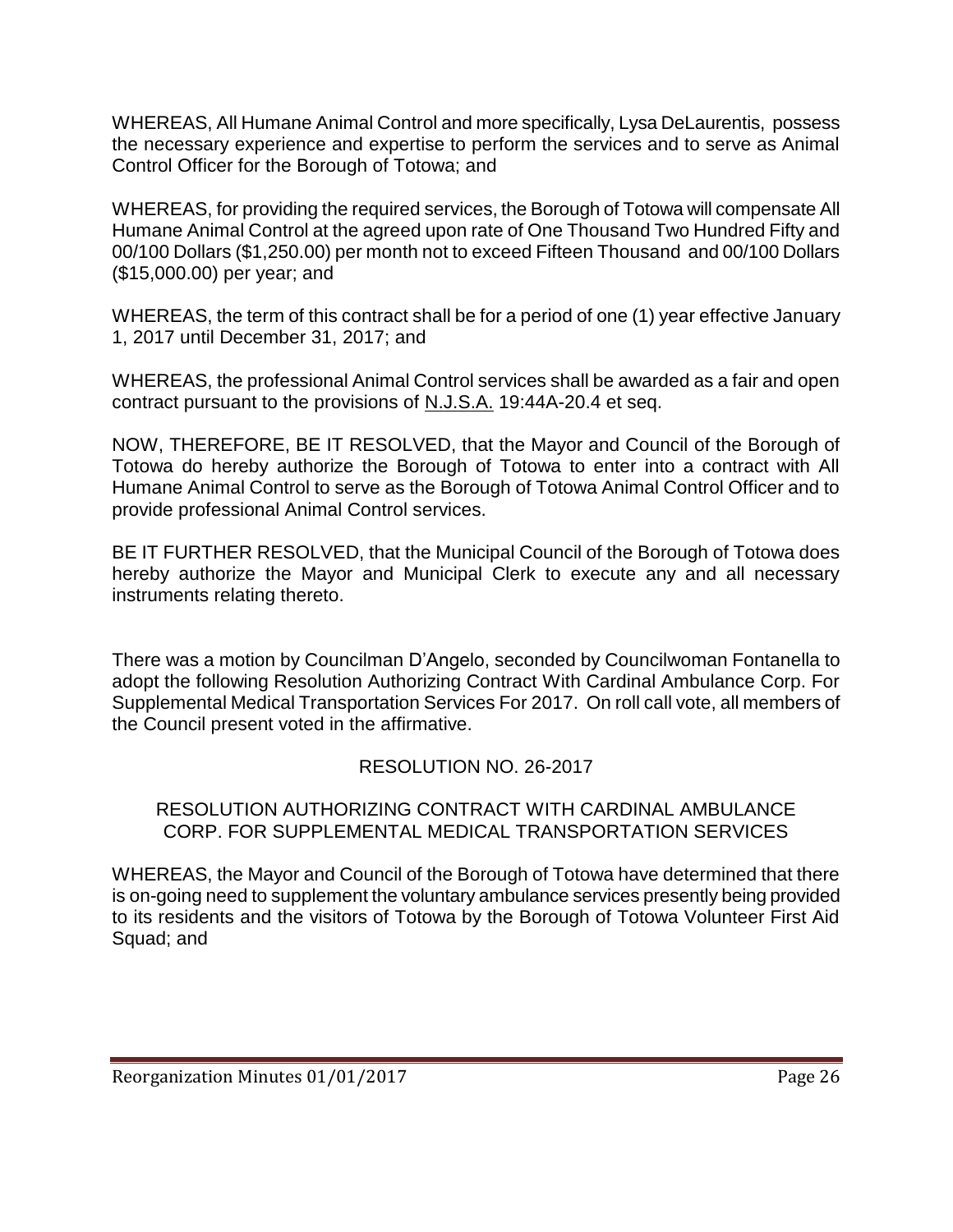WHEREAS, the Borough has determined that it would enter into a contract with Cardinal Ambulance Corp., 409 Minnisink Road, Suite 104, Totowa, New Jersey (hereinafter "CARDINAL") on a non-exclusive basis, wherein medical transportation services following a 911 call would be offered to the residents and to the visitors of Totowa who would be liable to Cardinal for the cost of same; and

WHEREAS, Cardinal is an emergency medical transportation company and is being contracted by the Borough of Totowa to provide 911 back-up services that are non-life threatening as needed by the residents of the Borough of Totowa on a non-exclusive basis, along with other private medical transportation companies; and

WHEREAS, the term of the contract will be effective for a period of one (1) year commencing on January 1, 2017 through December 31, 2017; and

WHEREAS, the awarding of this contract for the aforementioned services will not cause the municipality to exceed the public bidding threshold and will protect the Borough of Totowa from any liability that may arise from Cardinal performing these back-up services.

NOW, THEREFORE, BE IT RESOLVED, that the Mayor and Council of the Borough of Totowa do hereby authorize the Borough of Totowa to enter into a contract with Cardinal Ambulance Corp.

BE IT FURTHER RESOLVED, that the Municipal Council of the Borough of Totowa does hereby authorize the Mayor and Municipal Clerk to execute any and all necessary instruments relating thereto.

The following appointments were made by Mayor Coiro and do not require Council consent or confirmation:

| <b>POSITION</b>                                                                                    | <b>TERM/YEARS</b>   | <b>APPOINTED</b>                                  |
|----------------------------------------------------------------------------------------------------|---------------------|---------------------------------------------------|
| <b>Planning Board Class IV</b><br><b>Planning Board Class IV</b><br><b>Planning Board Class IV</b> | 4<br>4<br>1 (Unexp) | Angelo Coiro<br>Peter Campilango<br>Anthony Zarek |
| Planning Board Class IV (Alt. 1)                                                                   | 2                   | <b>Jack Pohlman</b>                               |
| Planning Board Class IV (Alt. 2)                                                                   | 1 (Unexp)           |                                                   |
| <b>Planning Board Class III</b>                                                                    |                     | Louis D'Angelo                                    |
| <b>Planning Board Class II</b>                                                                     |                     | Ernest Paese, Jr.                                 |
| <b>Board of Recreation</b>                                                                         | 5                   | Daniel Palazzo                                    |
| <b>Board of Recreation</b>                                                                         | 5                   | <b>Thomas Mele</b>                                |
| <b>Shade Tree Commission</b>                                                                       | 5                   | <b>Kendall Murphy</b>                             |
| <b>Senior Citizen Coordinator</b>                                                                  |                     | Maria Murphy                                      |
| <b>Local Assistance Board</b>                                                                      |                     | Debra Andriani                                    |
| <b>Local Assistance Board</b>                                                                      |                     | <b>Judy Wright</b>                                |

Reorganization Minutes 01/01/2017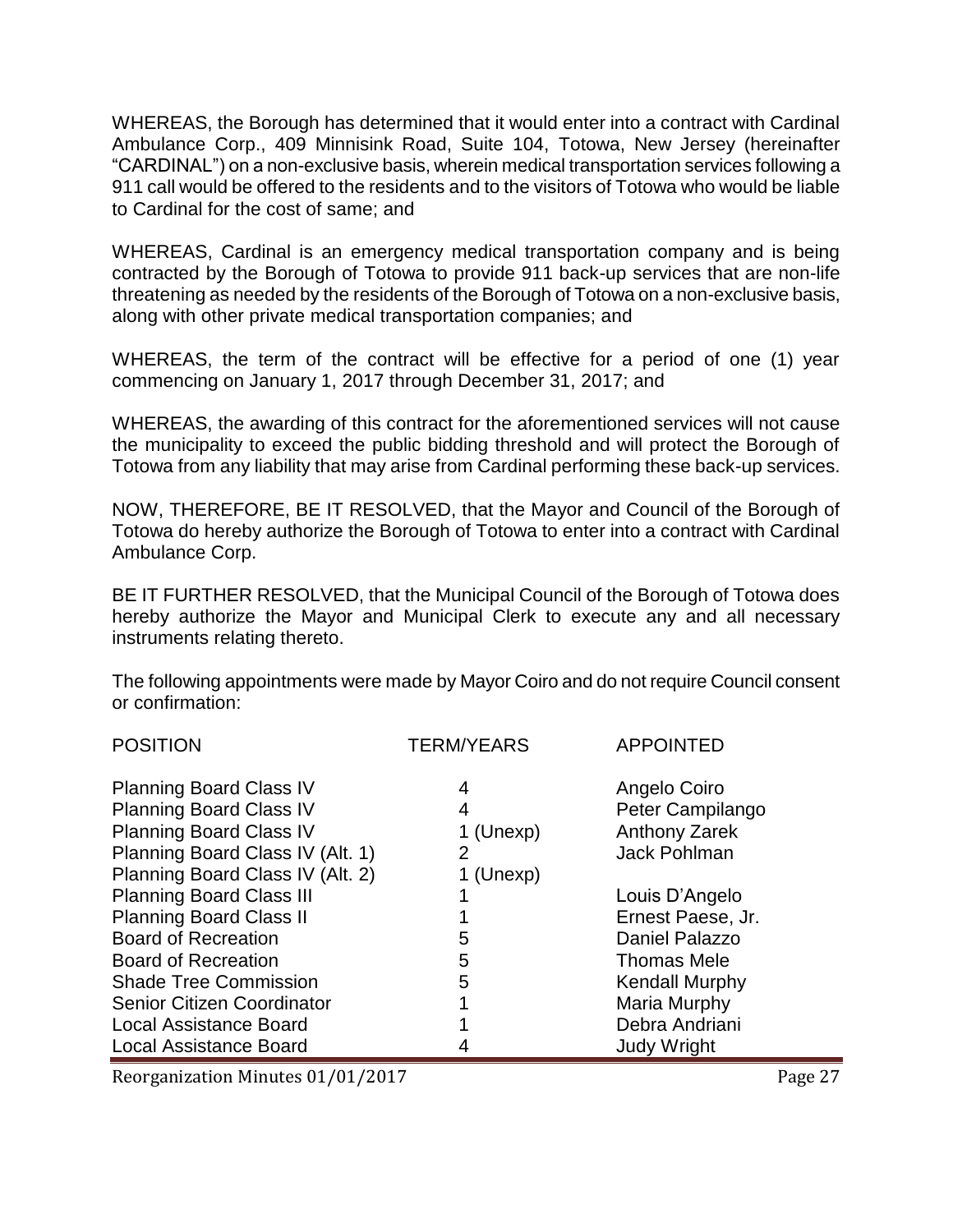Mayor Coiro announced the following Council Committees for the year 2017. The first Councilman/Councilwoman listed is the Chair of that Committee.

| <b>FINANCE &amp; ADMINISTRATION</b>      |                      |                   |  |
|------------------------------------------|----------------------|-------------------|--|
| PICARELLI                                | <b>D'ANGELO</b>      | <b>FONTANELLA</b> |  |
|                                          | <b>PUBLIC SAFETY</b> |                   |  |
| D'ANGELO                                 | <b>FONTANELLA</b>    | <b>BUCHER</b>     |  |
| <b>PUBLIC WORKS</b>                      |                      |                   |  |
| <b>BUCHER</b>                            | <b>CAPO</b>          | <b>PICARELLI</b>  |  |
| <b>ENGINEERING &amp; PUBLIC PROPERTY</b> |                      |                   |  |
| <b>FONTANELLA</b>                        | <b>ANDRIANI</b>      | D'ANGELO          |  |
| <b>LIAISON &amp; INSPECTION</b>          |                      |                   |  |
| <b>ANDRIANI</b>                          | <b>BUCHER</b>        | CAPO              |  |
| <b>LEGISLATIVE &amp; ORDINANCES</b>      |                      |                   |  |
| CAPO                                     | <b>PICARELLI</b>     | <b>ANDRIANI</b>   |  |

Mayor Coiro asked Seminarian Nestor Martinez to give the benediction.

Mayor Coiro gave his annual New Year's State of the Municipality Address and Message to the Citizens of the Borough of Totowa.

Dear Fellow Residents,

As I do each New Year's Day, I would like to review some of the events and accomplishments that took place in our town during the past year and to announce some of the plans we have for 2017. First and foremost, Phil Puglise has stepped down from the Council after serving 28 years in that role, the last seven as Council President. Phil has seen many changes in our community over that time. He has served selflessly for the benefit of our residents and has provided me with counsel in my years as mayor. Our town owes a debt of gratitude to Phil and we wish him and Cheryl many happy moments together in the future. I'd also like to again welcome Lou D'Angelo, our new Council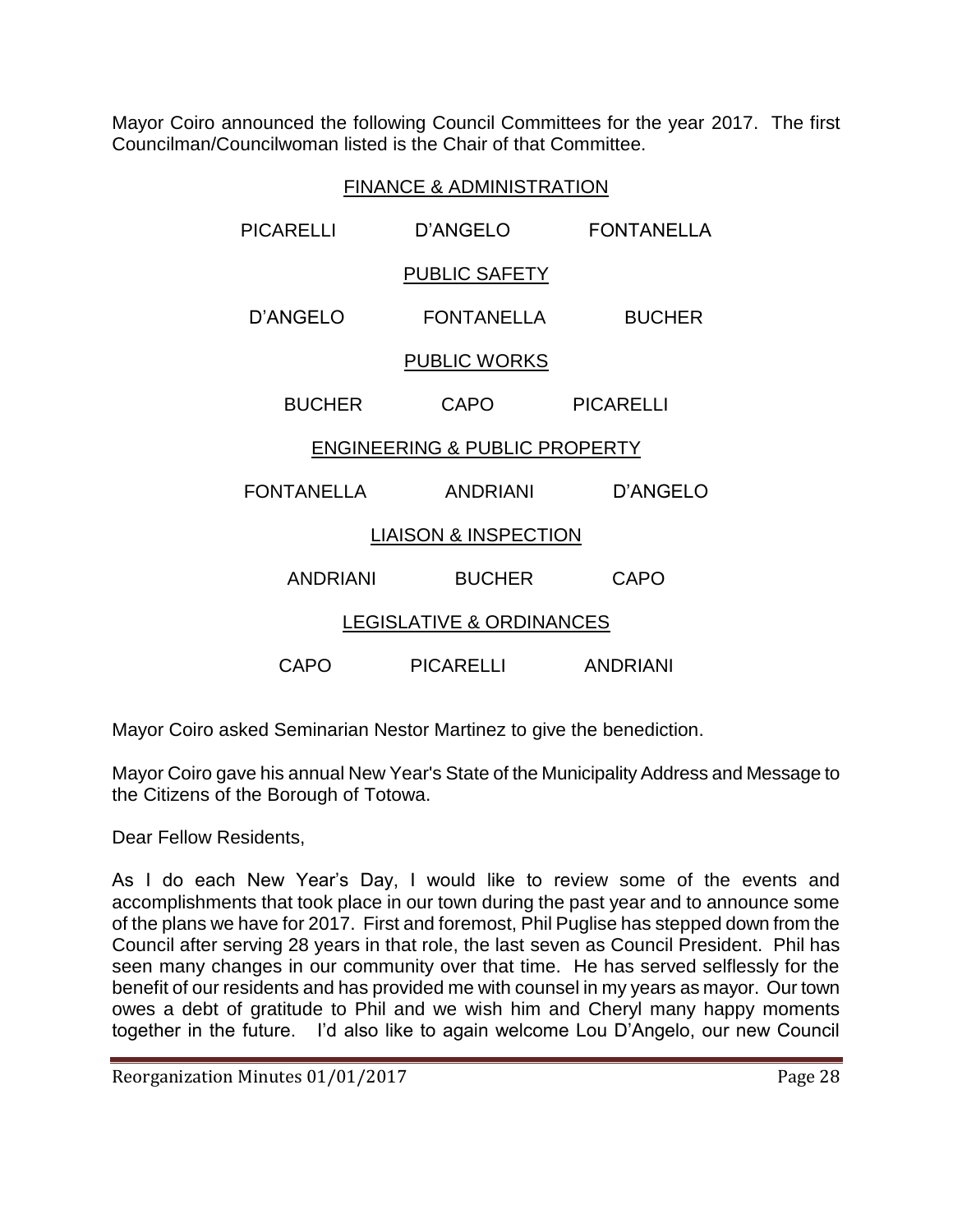President, and John Capo to the Council and congratulate them on their recent election victory. John is a longtime resident of Totowa and has its best interest at heart. I am sure I can count on them to to serve Totowa well in the future.

Beginning with our infrastructure, PSEG has continued to proactively replace older gas lines in our town in 2016. This was done to try to avoid some of the gas problems that occurred during Hurricane Irene and Superstorm Sandy. The roads in our town where PSEG dug will either be completely repaved or repaved from the curb to the middle of the street, depending on how long ago the road had been last paved. This will make many of our roads smooth again. With a grant from the Department of Transportation, we repaved the upper portion of Gordon Avenue in 2016 and will repave the remainder of Gordon Avenue as well as Hobart Place and Furler Street in 2017. Due to the Transportation Trust Fund being out of cash for several months in 2016 until the Governor and Legislature worked out a solution, we could not pave Hobart Place as intended in 2016. We also paved Lind Road and Taft Road in 2016, utilizing our own funds. Although not yet selected, we will be paving more local roads in 2017.

We applied for another grant from Passaic County to continue relining our sanitary sewers and were recently notified that it has been awarded to us. Our most recent award for Riverview Drive, between Margaret and Rosalie Aves, will mark Phase 6 of our sewer lining efforts. Through grants received, we also completed the demolition of five homes in 2016 that had been habitually suffering from flooding. We will continue looking at ways to improve our water and sewer system while alleviating flooding to our residents.

Our municipal building has undergone changes as well. We have installed a new generator in 2016, which we purchased with a grant from FEMA. In addition, we replaced the aging roof on this building.

At the PAL ball field, we have received the second part of a grant from the Passaic County Open Space Fund to construct a tennis court at the PAL field where the old street hockey area is. This will be done at no cost to our taxpayers. In addition, in 2017, we will install a sprinkler system at the football field at the PAL in order to have grass on the field for our football teams and others that use the grounds. We have also received a grant for park equipment at Kennedy Field, which will be upgraded in 2017.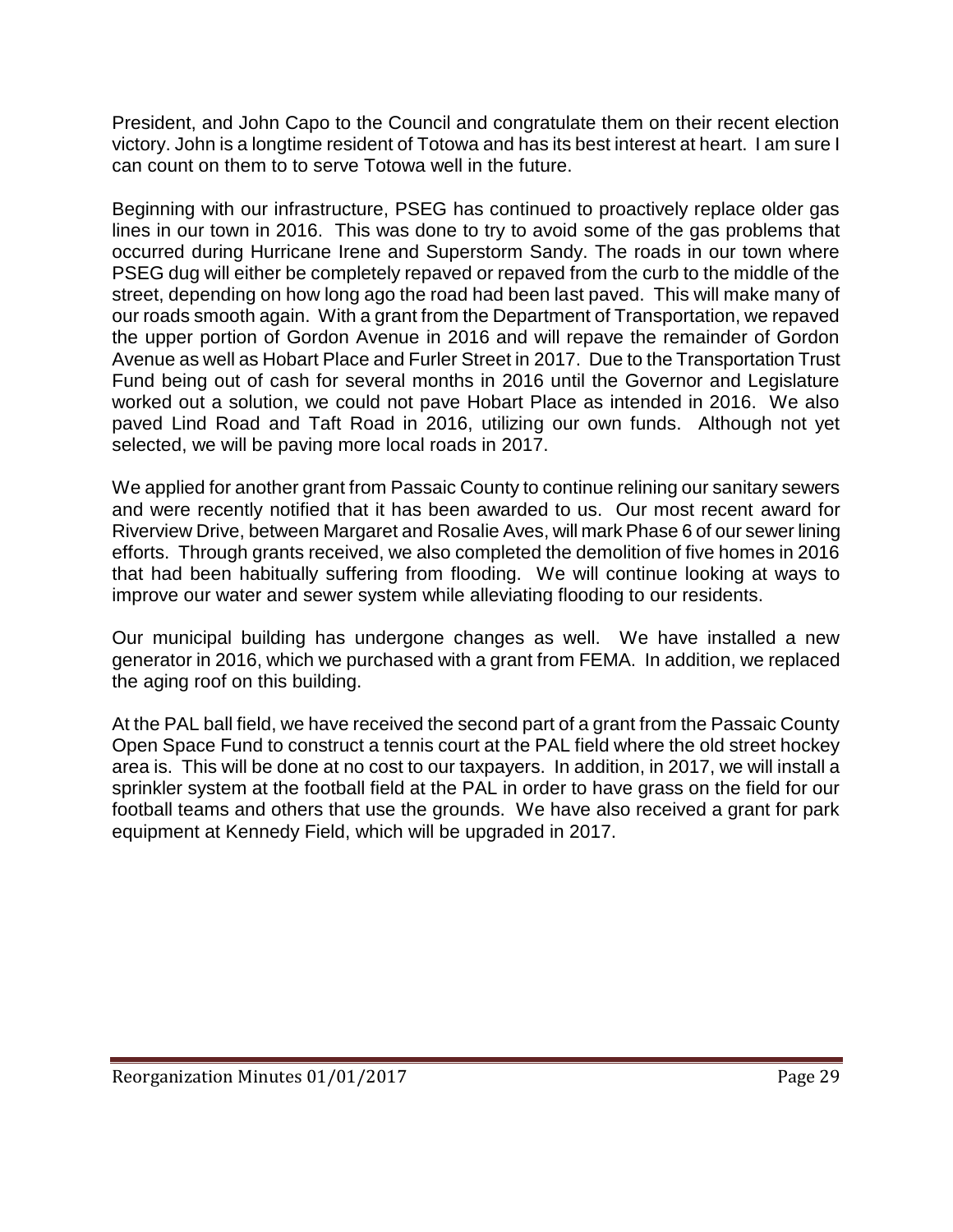As most residents already know by now, in June, 2014, the State of New Jersey closed down the North Jersey Development Center on Minnisink Road. This facility had been in operation in Totowa since 1928. The State and the Borough have jointly determined how the property will be developed. In 2015, Totowa formally designated the site as "one in need of redevelopment." This designation gave our municipality more of a say in how the property is to be developed. In August, 2016, we issued a "plan for redevelopment" and request for proposal that outlined how we would like to see the site redeveloped. In October, we received bids from developers that we have reviewed and analyzed. We will be announcing the redeveloper in the near future once we are permitted to do so. We will remain very involved in the process.

Like many other municipalities in the State of New Jersey, we are in the midst of a judiciary review of our obligation for providing affordable housing in Totowa. We have spent a considerable amount of time in balancing the availability of land for denser developments with the obligation to provide affordable housing. At this point, our obligation has not been set by the judiciary but we expect that a final decision will be made in 2017.

Our community continues to be strengthened by the support of our professional staff and volunteers. Be they fire fighters, first aid squad members, PAL members, PTO members or a member of one of our municipal boards, the time and effort of all of our town's volunteers are truly appreciated by the Council and me. Our shade tree commission recently received a grant for \$10,000 to perform a risk assessment on trees throughout our town.

There are a couple of milestones I would like to recognize. First, I would like to congratulate the Totowa Public Library on their  $60<sup>th</sup>$  Anniversary, which will occur later in 2017. The Library has become more than a building which holds books. It is a true community center. Second, I would like to highlight that Totowa hired its first female police officer in March, 2016. I wish Megan Akins the best of luck in her career with us.

On the property tax front, in 2016, our total tax rate increased by 2.8%. While this increase is certainly much smaller than the increase in 2015, we can still do better. The municipal portion of the tax rate increased by 1.7%, but we can do better. We are determined to be fiscally prudent. In Totowa we have decided to make tough choices and not place a financial burden on future budgets and future generations. We have now achieved our fifth consecutive year without any long term debt in our municipality. Our core belief is that we should pay currently to meet our obligations where we can and not borrow if possible. By freeing ourselves of debt, we can utilize those funds for much needed improvements to our infrastructure and replacing outdated equipment. In 2016, Totowa continues the distinction of having the lowest tax rate of the 16 municipalities in Passaic County. The Council and I will once again work hard to maintain the lowest tax rate for our residents.